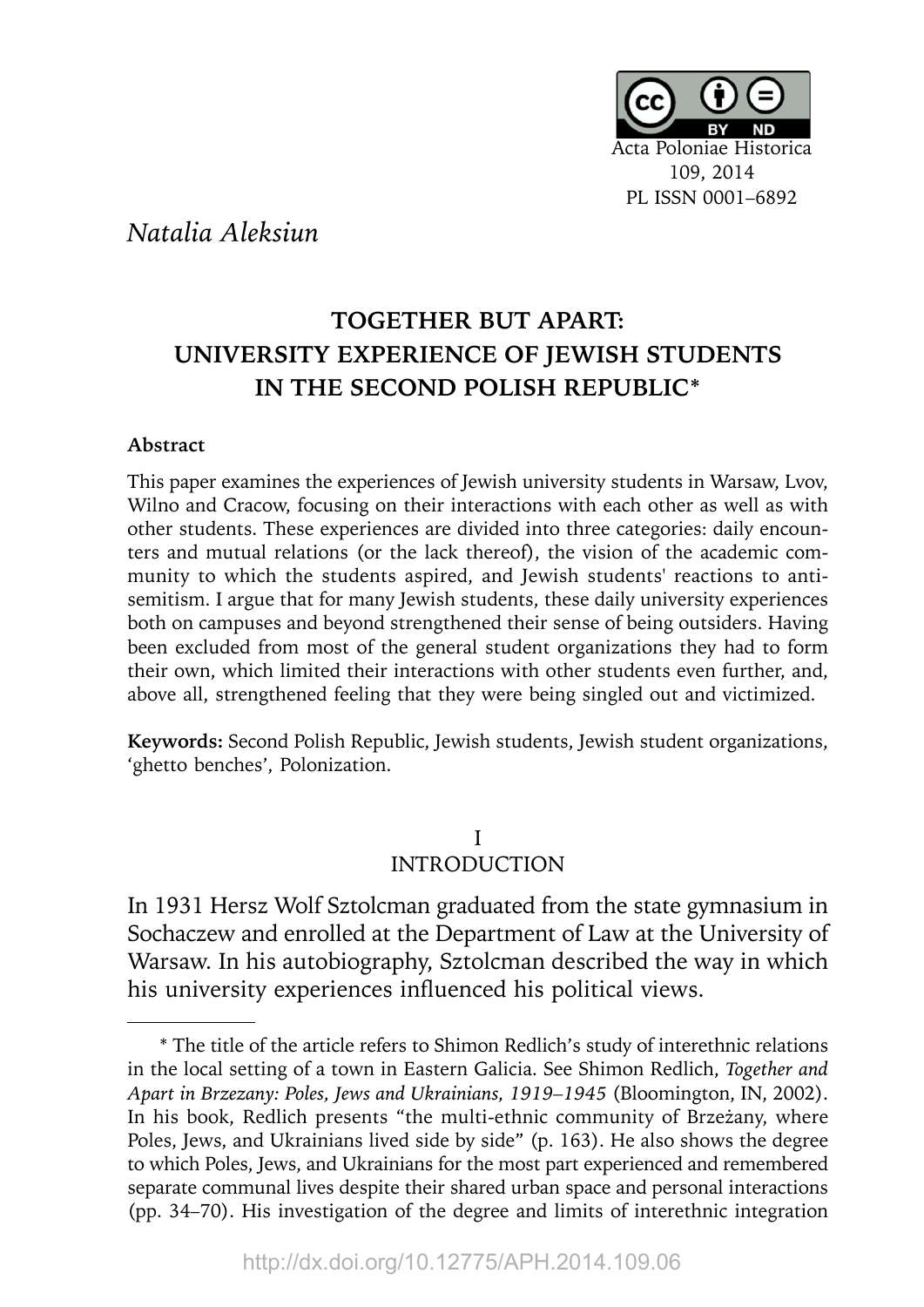When I stood with my high school diploma at the gate of life, I experienced disappointment and the golden dream that I had before graduation burst as a bubble. The brutal reality hit me hard. I understood that in social life there are powerful walls separating religions and races. Although I knew that before and there were incidents based on race in the gymnasium, but they were sporadic and I never experienced it myself because I lived very well with my colleagues. But here, in the temple of knowledge, I experienced on my own skin the hatred stemming from nationalism and chauvinism. This first spiritual struggle led me to the fork in the road with two roads to choose from: Zionism or socialism.<sup>1</sup>

Hostile encounters at the university led Sztolcman to embrace political ideologies and political activism. His account reflects the experiences of many Jewish students at Polish universities and their sense of deteriorating relations which they experienced in the classrooms and on campuses, especially in the 1930s.

Sztolcman belonged to the cohort of young citizens of the Second Polish Republic – who enrolled at state universities in Warsaw, Cracow, Wilno, Lvov and Poznań. These state universities became 'an academic commonwealth'2 bringing together men and women of diverse social, cultural, religious and political backgrounds. They sought a promise of a secure future, playing important roles as the country's elite in the offing. They met in classrooms, laboratories, libraries and corridors. Many young men and women may have entered Polish universities without a strong sense of belonging to a separate group, and without a desire to be perceived as members of such a group. For some Jewish students universities constituted a complex cultural and political encounter with their minority status. On the one hand, they became part of the state institution of higher learning, studying in Polish and surrounded by Polish colleagues and faculty, on the other hand they had to overcome many difficulties: *numerus clausus* 

is also pertinent to the generational experience of Jewish students in the academic centers of the Second Polish Republic. I would like to thank Prof. Anna Landau-Czajka, Dr. Kamil Kijek, Sara Zarrow, Izabela Mrzygłód, and Ewa Nizińska who read drafts of the article and gave me valuable feedback.

<sup>1</sup> Hersz Wolf Sztolcman, 'Prowincjał' [autobiography], in Alina Cała, *Ostatnie pokolenie. Autobiografi e polskiej młodzieży żydowskiej okresu międzywojennego ze zbiorów YIVO Institute for Jewish Research w Nowym Jorku* (Warsaw, 2003), 47.

<sup>2</sup> See Andrzej Pilch, *Rzeczpospolita akademicka. Studenci i polityka. 1918–1933* (Cracow, 1997).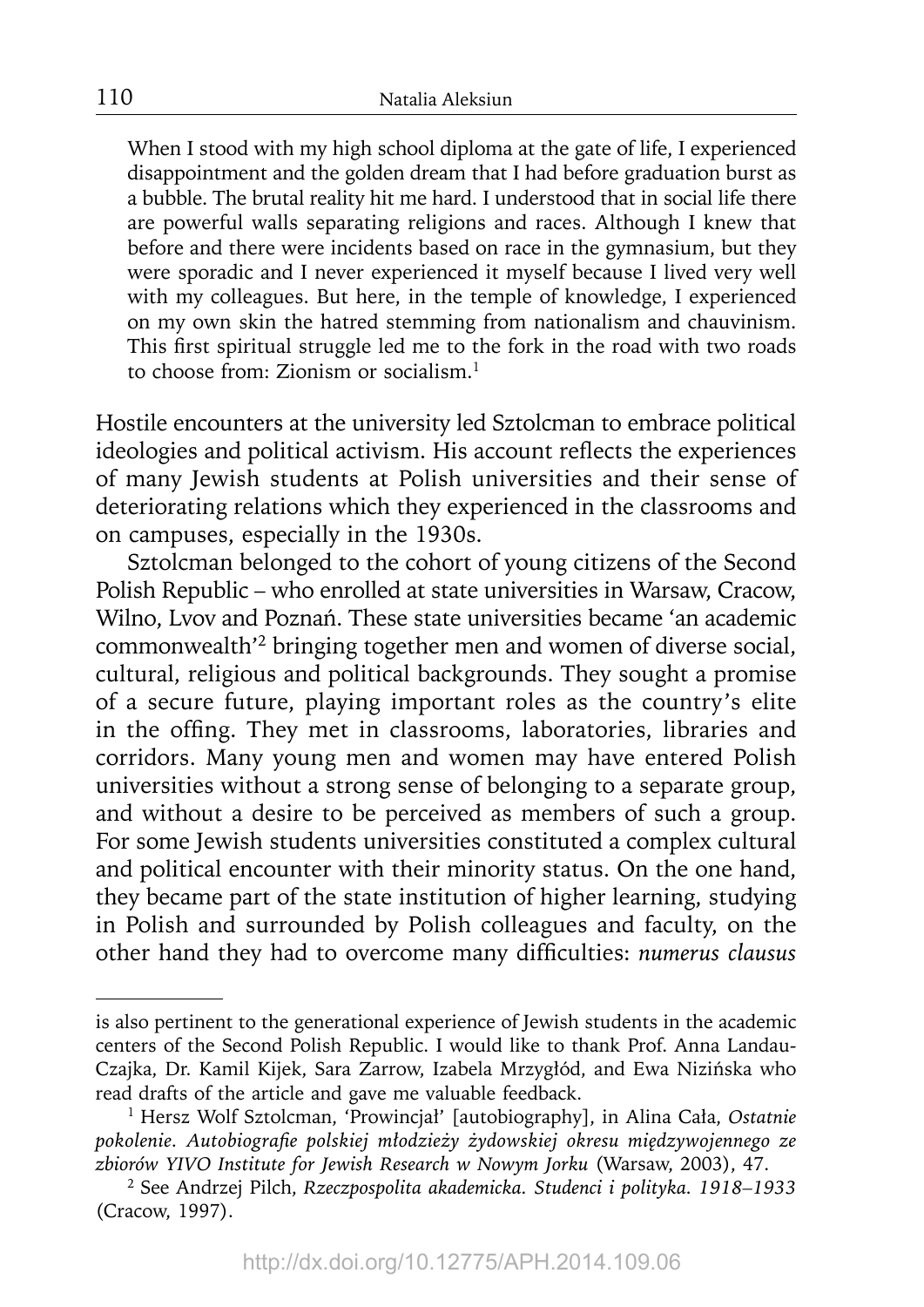and special language exams, as well as encountering the practice of social exclusion, especially through 'ghetto benches' (separate seats in lectures halls assigned to Jewish and Gentile students), ostracism in daily relations and physical violence.3 Their daily experiences became a transformative social experiment that changed the worldview of many students, shaping and reshaping their visions of social roles and the place or lack thereof for members of various ethnic groups.

Jewish students constituted a cohort of diverse social backgrounds and political cultures, but shared important characteristics. They belonged to what historians have described retrospectively as the generation with 'no future' or 'the last generation'.4 They were born shortly before or during WWI, came of age in the Second Polish Republic in which they were socialized and whose schools they attended. They came from all regions of Poland: Congress Poland, Galicia and the *Kresy* ('borderlands', formerly part of the Pale of Settlement of Imperial Russia). Universities could become a meeting place with Polish culture and the space of cultural Polonization of the Jewish youth, as it tad taken place at the turn of the nineteenth century in Lvov and Cracow.5 Jewish students enrolled at Polish universities in the 1920s and especially in the 1930s belonged to the generation that had been exposed to Polish history and literature.

<sup>3</sup> Jewish students in state gymnasia experienced many aspects of *numerus clausus*, social ostracism and anti-Semitism expressed openly by teachers and classmates. See Kamil Kijek, 'Między integracją a wykluczeniem. Doświadczenie szkolne jako czynnik politycznej socjalizacji młodzieży żydowskiej w Polsce okresu międzywojennego', in Aleksandra Lompart (ed.), *Jednostka zakorzeniona? Wykorzeniona? Metafora w socjologii* (Studia i Analizy Instytutu Socjologii Uniwersytetu Warszawskiego, Warsaw, 2010), 165–97.

<sup>&</sup>lt;sup>4</sup> "We have already seen that the appearance of Jewish youth movements in Poland, whether Zionist or anti-Zionist, was symptomatic of the general crisis in which Polish Jewry found itself during the interwar years, a crisis which particularly affected the youth. In the 1930s, it was common to refer to the new Jewish generation as 'youth without a future', but even in the 1920s it was clear that Polish anti-Semitism and the general economic crisis in the country was endangering the economic future of young Jews", Ezra Mendelsohn, *The Jews of East Central Europe Between the World Wars* (Bloomington, IN, 1983), 59–60. Also see the title of the collection edited by Alina Cała, *Ostatnie pokolenie*, 28.

<sup>&</sup>lt;sup>5</sup> See Natalia Aleksiun, 'Polish Jewish historians before 1918: Configuring the Liberal East European Jewish Intelligentsia', *East European Jewish Affairs*, xxxiv, 2 (2004), 41–54.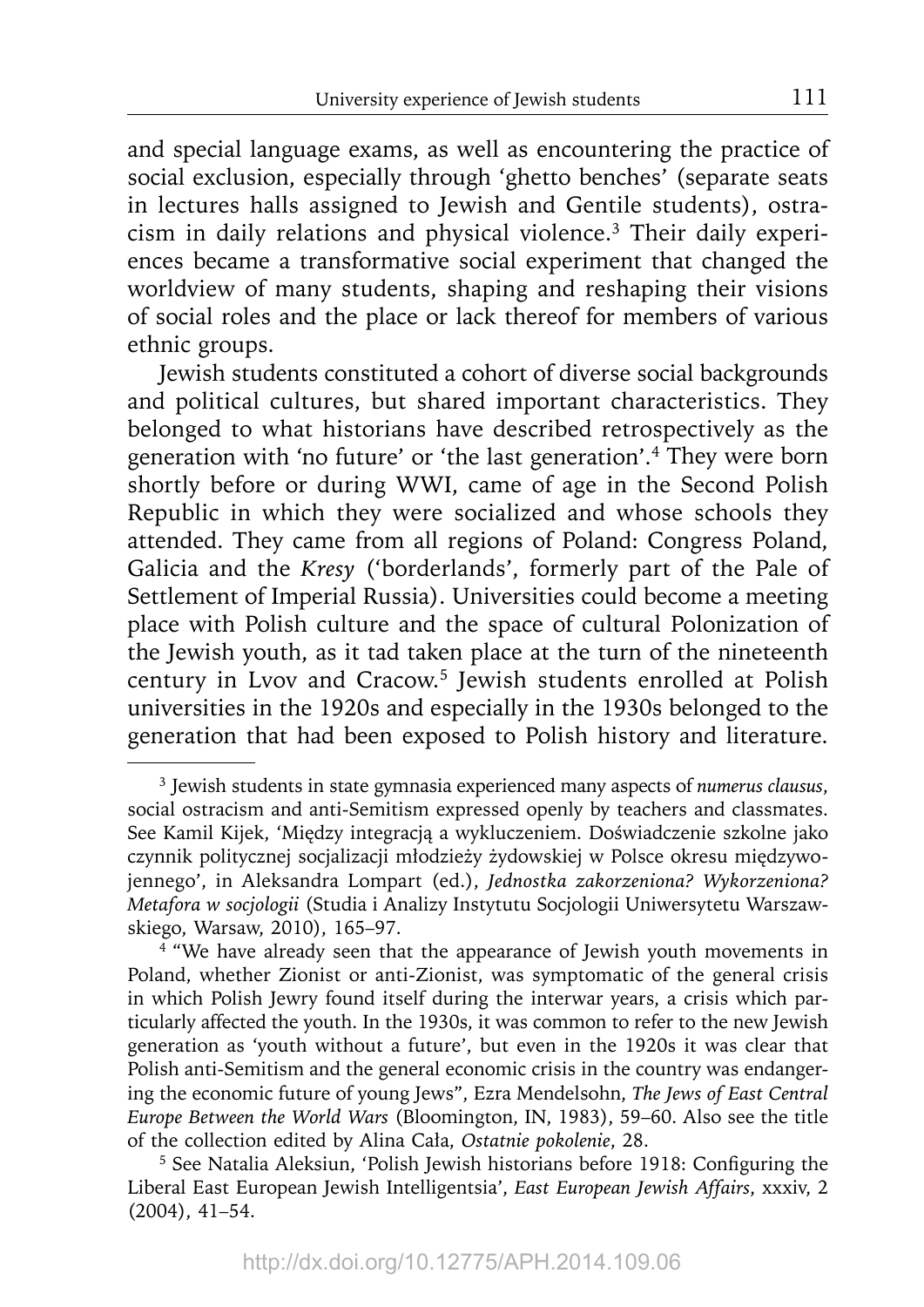With the radicalization of the political discourse in Poland and in the context of economic crisis, various aspects of exclusion increasingly shaped daily experiences of Jewish students.

In the Polish historiography, scholars had discussed universities in the 1920s and 1930s as a highly politicized space of coexistence of students who supported various political programs and who contributed to vibrant political cultures of Polish, Jewish and Slavic minorities.<sup>6</sup> More broadly, universities were often described as a particularly dangerous space of sharp national conflicts and attacks against Jewish and Ukrainian students. Celia S. Heller described universities in the Second Polish Republic as 'the hotbed of Anti-Semitism'.<sup>7</sup> Raphael Mahler also pointed to the increasingly difficult situation of Polish Jewish students.<sup>8</sup> More recent research tends to focus on the anti-Semitic campaigns in the 1930s. The situation at universities deteriorated in the context of the political situation in the country as nationalistic discourse became a tool in the struggle for power.<sup>9</sup> Historians such as Szymon Rudnicki, Jolanta Żyndul, and Monika Natkowska discuss various aspects of anti-Semitic policies at Polish universities or the attitudes of students towards the so-called Jewish question, rather than the collective experience of Jewish men and women who entered Polish universities.<sup>10</sup>

9 See Waldemar Paruch, *Od konsolidacji państwowej do konsolidacji narodowej. Mniejszości narodowe w myśli politycznej obozu piłsudczykowskiego (1926–1939)* (Lublin, 1997); Eva Plach, *The Clash of Moral Nations: Cultural Politics in Piłsudski's Poland, 1926–1935* (Athens, OH, 2006).

<sup>10</sup> On the difficult situation of Jewish university students in interwar Poland see: Szymon Rudnicki, 'From *Numerus Clausus* to *Numerus Nullus*', *Polin*, ii (1987), 246–68; Jolanta Żyndul, *Zajścia antyżydowskie w Polsce w latach 1935–1937* (Warsaw, 1994), 76–82; Monika Natkowska, *Numerus clausus, getto ławkowe, numerus nullus, 'paragraf aryjski'. Antysemityzm na Uniwersytecie Warszawskim 1931–1939* (Warsaw, 1999). On Polish-Jewish relations at universities see also Aleksander Srebrakowski, 'Sprawa Wacławskiego. Przyczynek do historii relacji polsko-żydowskich na Uniwersytecie Stefana Batorego w Wilnie', *Przegląd Wschodni*, ix, 3 (35) (2004), 575–601; Zbigniew Opacki, 'Studenci chrześcijanie wobec studentów Żydów na

<sup>6</sup> See Pilch, *Rzeczpospolita akademicka*.

<sup>7</sup> Celia S. Heller, *On the Edge of Destruction: Jews of Poland between the Two World Wars*, foreword Nathan Glazer (Detroit, 1994), 119–25.

<sup>8</sup> See Raphael Mahler, 'Jews in Public Service and the Liberal Professions in Poland, 1918–1939', *Jewish Social Studies*, vi, 4 (1944), 341–6; *idem*, *Yehudey Polin Beyn Shtey Milkhamot Olam: Historya Kalkalit-Sotzyalit Leor Hastatistika* (Tel Aviv, 1968), 172–5.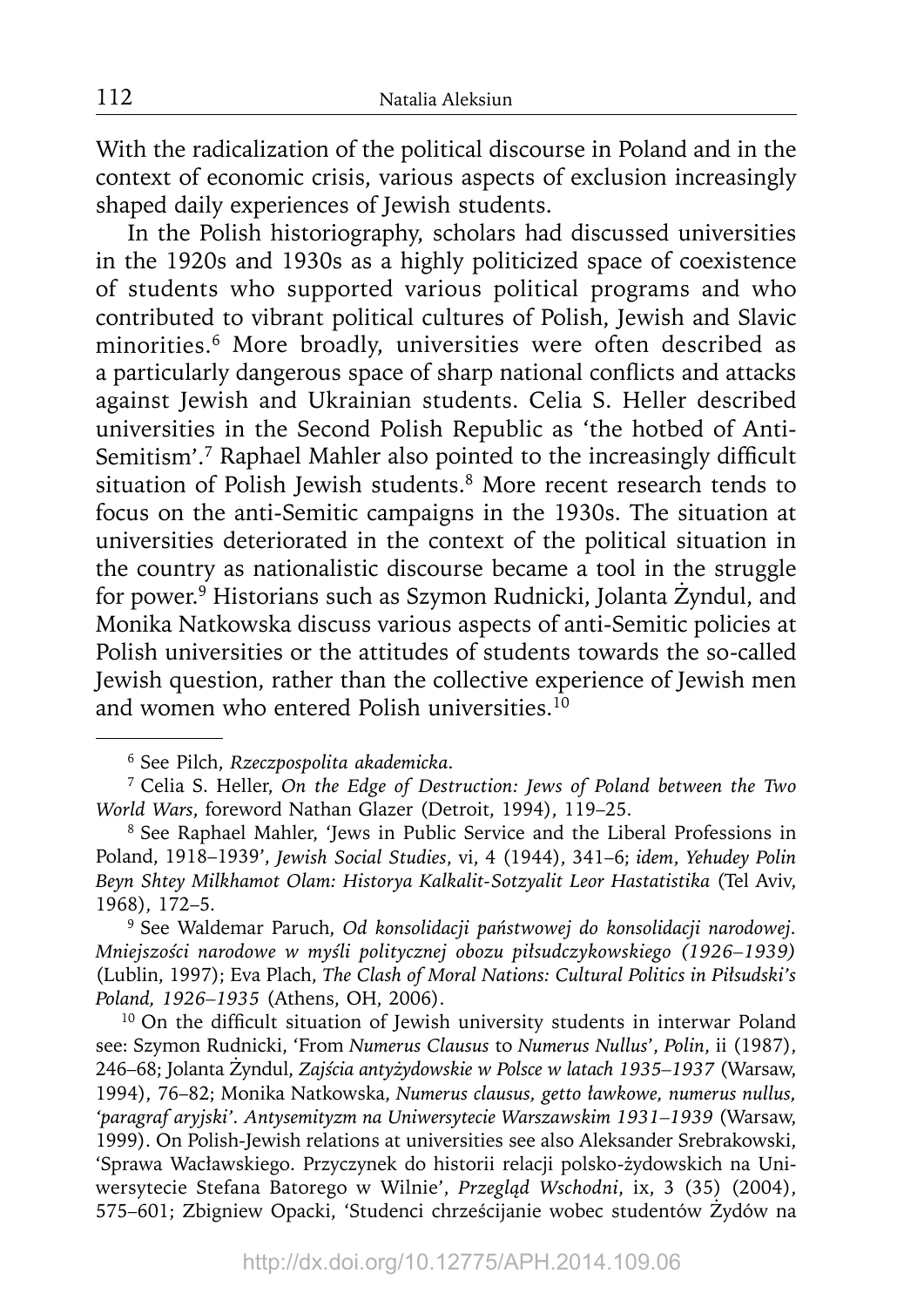Based on diaries, academic press and university archives of student organizations, I discuss more specific questions related to the subjective experience of daily relations of Jewish students at the Polish universities during the interwar period. Did the university's physical space – classrooms, courts, corridors and dormitories – shape the contours of their national identity? What strategies emerge in their interactions with other students – both majority and minority groups? In what way did the Jewish students perceive their place in the university, when they compared their situation with that of their non-Jewish colleagues? Last but not least I would like to ask, what collective experience emerges as a primary point of reference in the discourse of Jewish identity in Poland between two world wars and beyond?<sup>11</sup>

#### II

#### CHOICE OF DEPARTMENT

In the early 1920s, Polish state universities attracted growing numbers of Jewish students as part of a rapid growth of students enrolled at various institutions of higher education. During the first decade since 1921, this number rose from 34,266 to 48,155.12 In 1939, 49,987 students were enrolled at state and private institutions of higher

Uniwersytecie Stefana Batorego w Wilnie (1919–1939)', in Wolf Moskovich (ed.), *Jews, Poles and Russians: Jewish-Polish and Jewish-Russian Contacts* (Jews and Slavs, 21, Jerusalem, 2008), 123–50; Agnieszka Graboń, *Problematyka żydowska na łamach prasy akademickiej w okresie międzywojennym* (Cracow, 2008). The monographs published by Mariusz Kulczykowski provide a wealth of data but contribute less to the *Alltagsgeschichte*, see *idem*, *Żydzi-studenci Uniwersytetu Jagiellońskiego w dobie autonomicznej Galicji (1867–1918)* (Studia nad Kształtowaniem się Inteligencji w Polsce w XIX i XX wieku, 3, Cracow, 1995); *idem*, *Żydzi-studenci Uniwersytetu Jagiellońskiego w Drugiej Rzeczypospolitej (1918–1939)* (Prace Komisji Historii i Kultury Żydów – Polska Akademia Umiejętności, 5, Cracow, 2004).

<sup>&</sup>lt;sup>11</sup> See Alina Cała, 'The Social Consciousness of Young Jews in Interwar Poland', Polin, viii (1994), 42-66. In the student file of Chaja Mindla Czamarka, born in Warsaw in 1906, as daughter of Noach and Szejwa Brucha Grycman, we find her student documents signed as 'Helena Czamarkówna', Archiwum Uniwersytetu Warszawskiego (hereinafter: AUW), Akta Studenckie, RP, student grade book no. 13928: Czamarka Helena.

<sup>12</sup> Saul Langnas, *Żydzi a studja akademickie w Polsce w latach 1921–1931. Studjum statystyczne* (Lvov, 1933), 7.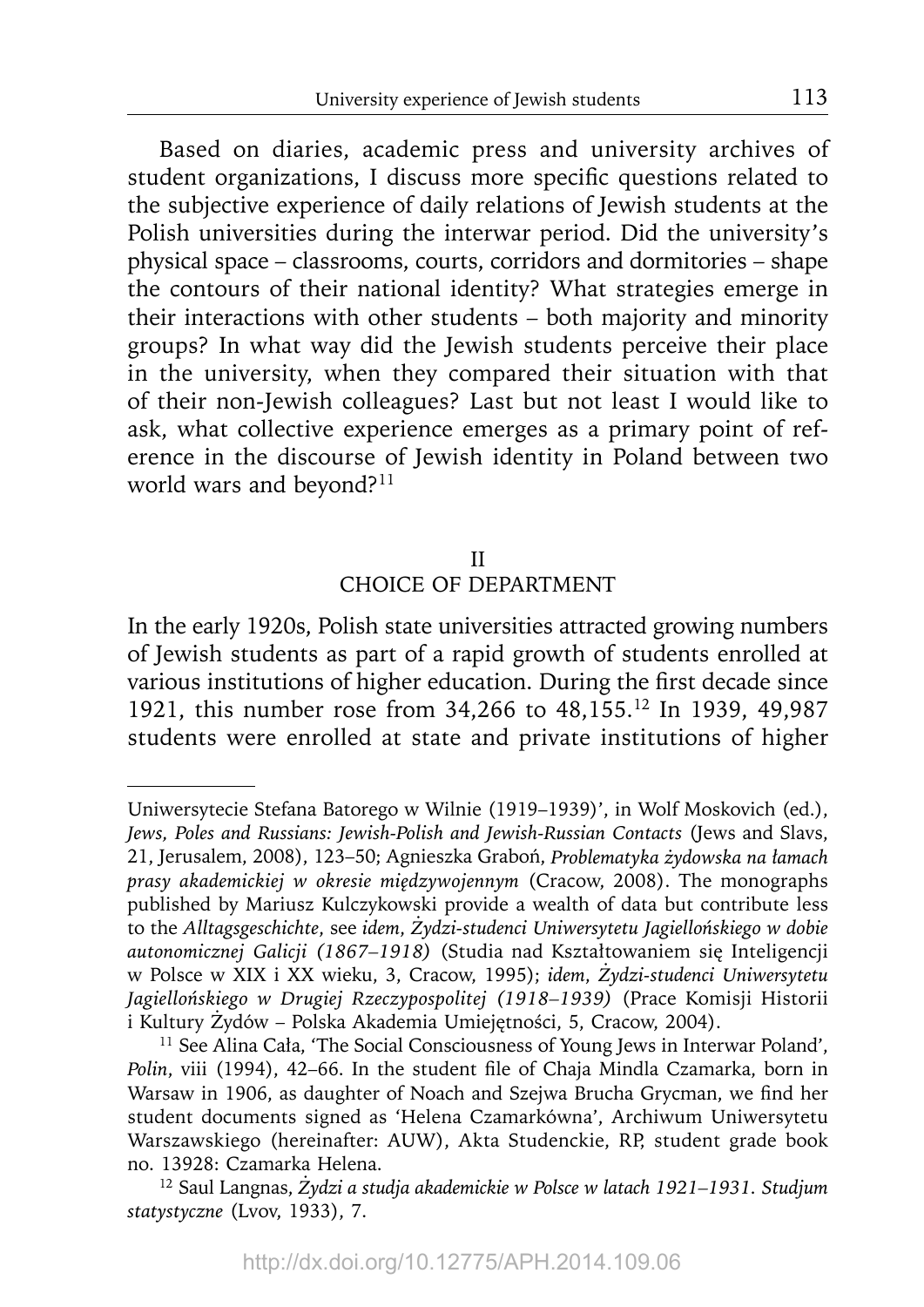learning.13 The increase was mostly due to the number of Roman Catholic students although the number of those who declared being Greek Catholics increased as well.<sup>14</sup> The number of Jewish students rose until 1933, but at a rate much slower than in the case of Christian students and constituted in the first decade 3.4 percent of the general rise in academic youth.15 The percentage of Jewish students varied until 1925, and then decreased sharply. During the 1921–2 academic year Jewish students constituted 24.6 percent of all those enrolled at institutions of higher learning. In the 1925–6 academic year, their percentage dropped to 20.7 percent, and continued to decrease to 18.5 percent in 1930–1 and 8.2 percent in the last prewar academic year.<sup>16</sup>

15 Langnas, *Żydzi a studja*, 10–11.

<sup>16</sup>*Ibidem*, 23–4; Mahler, 'Jews in public service', 341; Gershon Bacon, 'The Missing 52 Percent: Research on Jewish Women in Interwar Poland and its Implications for Holocaust Studies', in Dalia Ofer and Lenore J. Weitzman (eds.), *Women in the Holocaust* (New Haven and London, 1998), 60. In the academic year 1921/2, there were 8,426 Jewish students (24.3%); in the year 1923/4 – 9,579 (24.4%), and in 1929/30 – 8,796 (19.3%), 1930/1 – 8,923 (18.5%). In the academic year 1935/6 the percentage of Jewish students was 13.2%, in 1936/7 – 11.8%, in 1937/8 only 10.0% and only 8.2% in 1938/1939; see Szyja Bronsztejn, *Ludność żydowska w Polsce w okresie międzywojennym. Studium statystyczne* (Wrocław *et al.*, 1963), 192–3. In the 1930s, not only did the percentage of Jews in the student body decline, but also the absolute number of Jewish students: from 24,6% of all students in institutions of higher education in 1921/2 (8,426 of 34,266) to only 8,2% in 1938/9 (4,113 of 49,987). Bacon, 'The Missing 52 Percent', 60. On female Jewish students in Eastern and Central European context see Carole B. Balin, 'The Call to Serve: Jewish Women Medical Students in Russia, 1872–1887', *Polin*, xviii (2005), 133–52; Jadwiga Suchmiel, *Żydówki ze stopniem doktora wszech nauk lekarskich oraz doktora filozofii w Uniwersytecie Jagiellońskim do czasów II Rzeczypospolitej* (Częstochowa, 1997); Harriet Pass Freidenreich, *Female, Jewish, Educated: The Lives of Central European University Women* (Bloomington, IN, 2002).

http://dx.doi.org/10.12775/APH.2014.109.06

<sup>&</sup>lt;sup>13</sup> Mahler, 'Jews in public service', 341.

<sup>&</sup>lt;sup>14</sup> Before 1925 many Ukrainians boycotted Polish institutions of higher learning, enrolling at underground institutions in Lvov instead or leaving to study abroad, especially in Czechoslovakia; Andrzej Pilch, 'Ukraińcy na wyższych uczelniach Lwowa 1923–1926', *Annales Universitatis Mariae Curie-Sklodowska*, section F, liv–lv (1999–2000), 239–40. In comparison with 1923 the percentage of Greek Catholic students at Polish universities rose in the 1930/1 academic year by 150%; Langnas, *Żydzi a studja*, 10. Among Christian students the percentage of Greek Catholics rose from 0.9 in 1921 to 4.4 in 1931. In the academic year 1921/2, 237 Greek Catholic students were enrolled at Polish universities, in 1923/4 – 686, in 1925/6 – 1342, and in 1930/1 – 1539. See *ibidem*, 10–12, 25.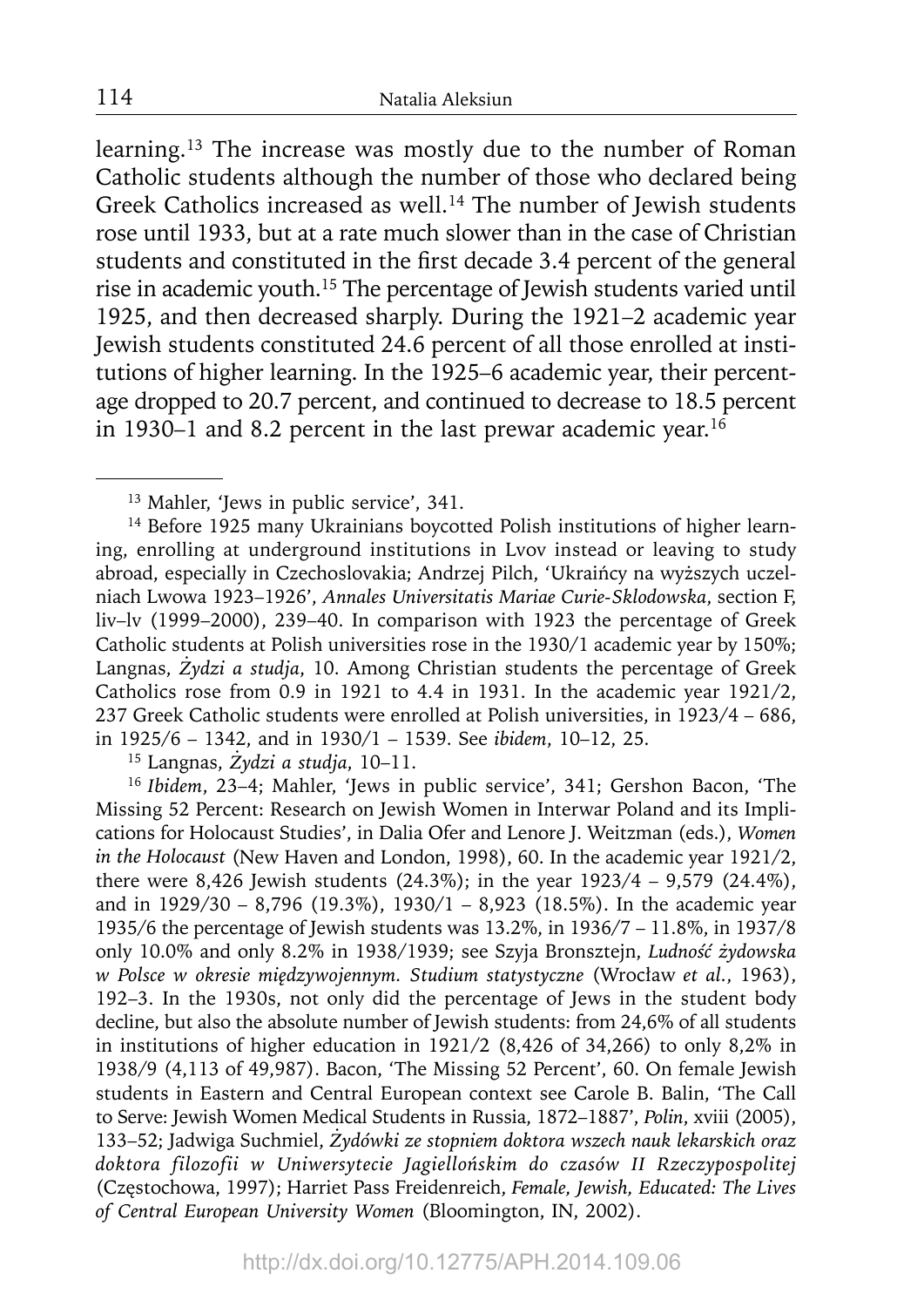Moshe (Moszek Mendel, or Mietek) Prywes (1914–98) who graduated from the 'Chinuch' Jewish gymnasium in Warsaw in 1931 described his cohort as "the watershed generation of Warsaw Jewry".17 In contrast to the previous generation, not only did it attend gymnasia but also aspired to continue education at universities. "The real question for the Prywes clan of my day was not whether to study at university but rather which course of study and university would be most suitable."18 Indeed, Jewish families perceived university education as an important path to ensure better future for their children. In particular, middle-class Jewish children were

thrown or threw themselves into secular studies, half-realizing that no economic benefits might follow. They pursued secular learning with something of the same deeply rooted belief of orthodox Jews in the study of sacred books, that is, that it would somehow stand them in good stead.<sup>19</sup>

The majority of Jewish students enrolled at institutions of higher learning studied at universities, especially in Lvov, Warsaw, Wilno and Cracow.20 There were 2,970 Jewish students at the University of Warsaw in the 1923–4 academic year, 2,643 at Jan Kazimierz University (UJK) in Lvov, and 1,716 at the Jagiellonian University (UJ) in Cracow.21 In 1921, Jews constituted 31.4 percent of the students at the University of Warsaw (UW), 29.6 percent at the Jagiellonian University, and as high as 46.6 percent at Jan Kazimierz University. In 1923, their percentage remained as high.<sup>22</sup> However, in the 1930–1 academic year that percentage at universities began to fall: to 23.8 percent in Warsaw,  $26$  percent in Cracow and 31.9 percent in Lvov.<sup>23</sup> A high

<sup>17</sup> Moshe Prywes (and Haim Chertok), *Prisoner of Hope*, foreword Elie Wiesel (Tauber Institute Series for the Study of European Jewry, Hanover, NH, and York, 1996), 51. This drive towards university education seems hardly limited to Warsaw, see N.N. 'Kitka', in Cała, *Ostatnie pokolenie*, 479.

<sup>18</sup> Prywes, *Prisoner of Hope*, 51.

<sup>19</sup> Haskell Nordon, *The Education of a Polish Jew: A Physician's War Memoir* (New York, 1982), 54.

<sup>&</sup>lt;sup>20</sup> On Jewish students enrolled in other institutions of higher learning, see Langnas, *Żydzi a studja*, 11–12, 15–19.

<sup>21</sup> See *ibidem*, 12–13.

<sup>22</sup> They were 46.6% at UJK, 39.5% at UJ and 31.4% at UW. See J. Ratner, 'Koła prowincjonalne', *Trybuna Akademicka*, i, 1 (June 1923), 18.

<sup>&</sup>lt;sup>23</sup> The percentage at the University in Poznań decreased from 1.4% in 1921 to 0.7% in 1930/1; see Langnas, *Żydzi a studja*, 21–2.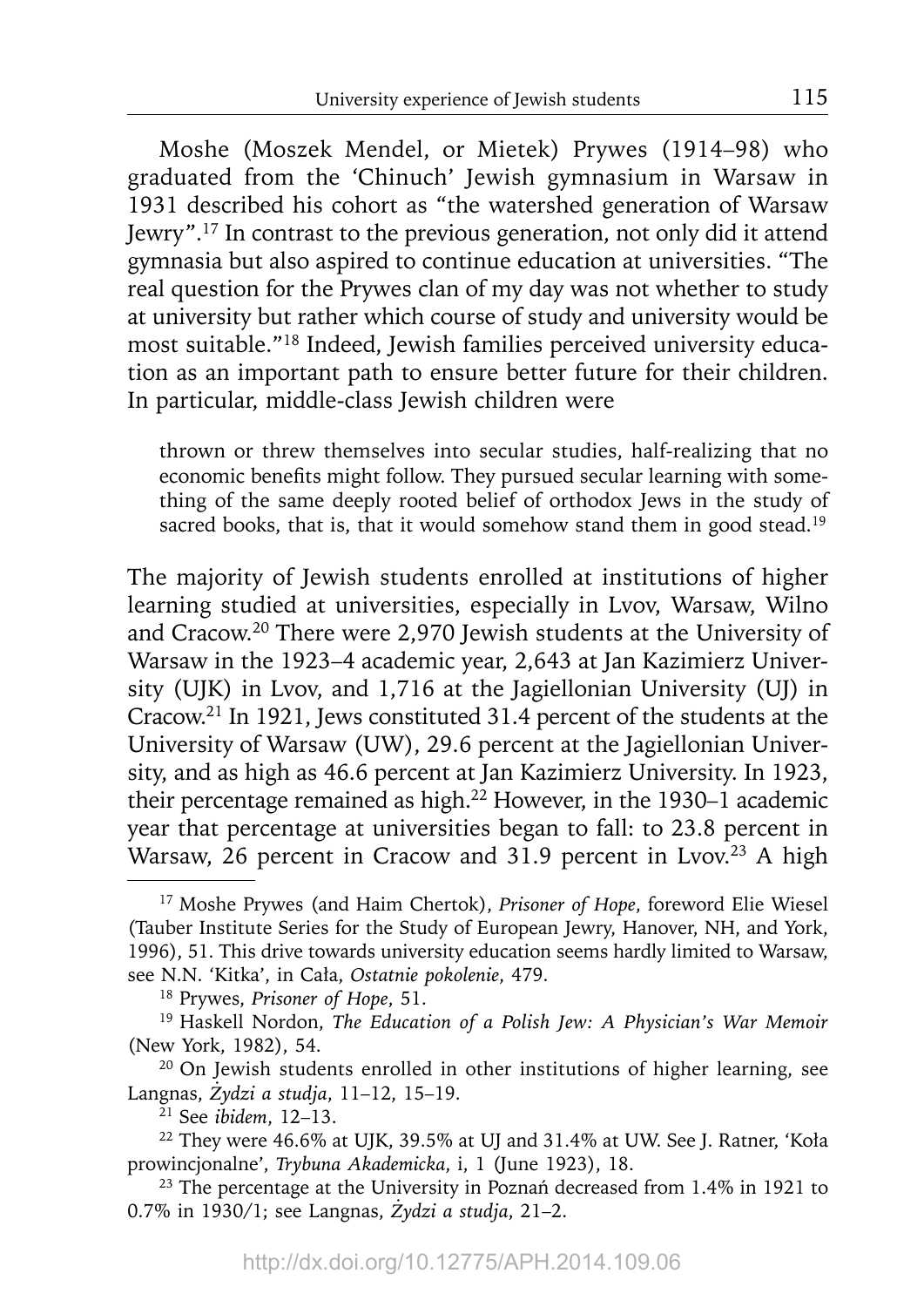proportion of female Jews studied at Polish universities.<sup>24</sup> This characteristic may be explained by the higher percentage of Jewish girls attending secondary schools in general, in turn resulting from the common practice of giving good general education to daughters while sending the sons to traditional *yeshivot*. 25 Moreover, Jewish parents may have been reluctant to send their daughters abroad, which was a practice more common for male Jewish students.

Two departments attracted most Jewish applicants: medicine and law. Hoping to build a better future in the liberal professions, the sons and daughters of shopkeepers aspired to enroll in these departments, often with a sense that there was no future for them in their hometowns or taking over the small stores of their parents in large cities.26 Some were not drawn to liberal professions out of economic necessity. Moshe Prywes, whose father ran a successful iron business in Warsaw, dreamed of studying medicine since childhood despite an initial lack of support from his family.<sup>27</sup> In his first application, in September 1931, Prywes declared that

I have always felt a certain draw to natural sciences, especially to anatomy. Driven by this passion and considering it my calling, I hereby apply for [admission] to the Medical School of the University of Warsaw.<sup>28</sup>

<sup>&</sup>lt;sup>24</sup> Whereas female students made up only 23% of the general student body in 1923/4 and 27% in 1928/9, among Jewish students women comprised 33% in 1923/4 and as much as 38% in 1928/9; see Bacon, 'The Missing 52 Percent', 60–1.

<sup>25</sup> See Shimon Frost, *Schooling as a Socio-Political Expression: Jewish Education in Interwar Poland* (Jerusalem, 1998), 33; Anna Landau-Czajka, *Syn będzie Lech… Asymilacja Żydów w Polsce międzywojennej* (Warsaw, 2006), 181–3.

<sup>&</sup>lt;sup>26</sup> Such was the case of the Szyk family in Warsaw. Naum Szyk, born in 1898, enrolled at the Medical School of the Warsaw University in 1917; see Marcin Kula, *Autoportret rodziny x. Fragment żydowskiej Warszawy lat międzywojennych* (Wspomnienia, Zapiski, Diariusze, Listy, Sekrety, Pamiętniki, Warsaw, 2007), 217–18, 222.

<sup>&</sup>lt;sup>27</sup> "In the vast Prywes family tribe, I had never ever heard of anyone who had studied medicine. Yet, despite undeniable signs that I shared Father's business acumen, from the age of fifteen my heart was aflame with a desire to study medicine. To serve mankind as a physician, that would be my special, my singular fate among the Pryweses! I knew better than to broadcast this intention; on the contrary, fearful of it being prematurely blasted, I nursed and guarded my calling like a fragile bud." Prywes, *Prisoner of Hope*, 26.

<sup>28</sup> AUW, Wydział Lekarski (Medical School, hereinafter: WL), RP 422909, Moszek Prywes, Życiorys [CV], signed on Sept. 9, 1931.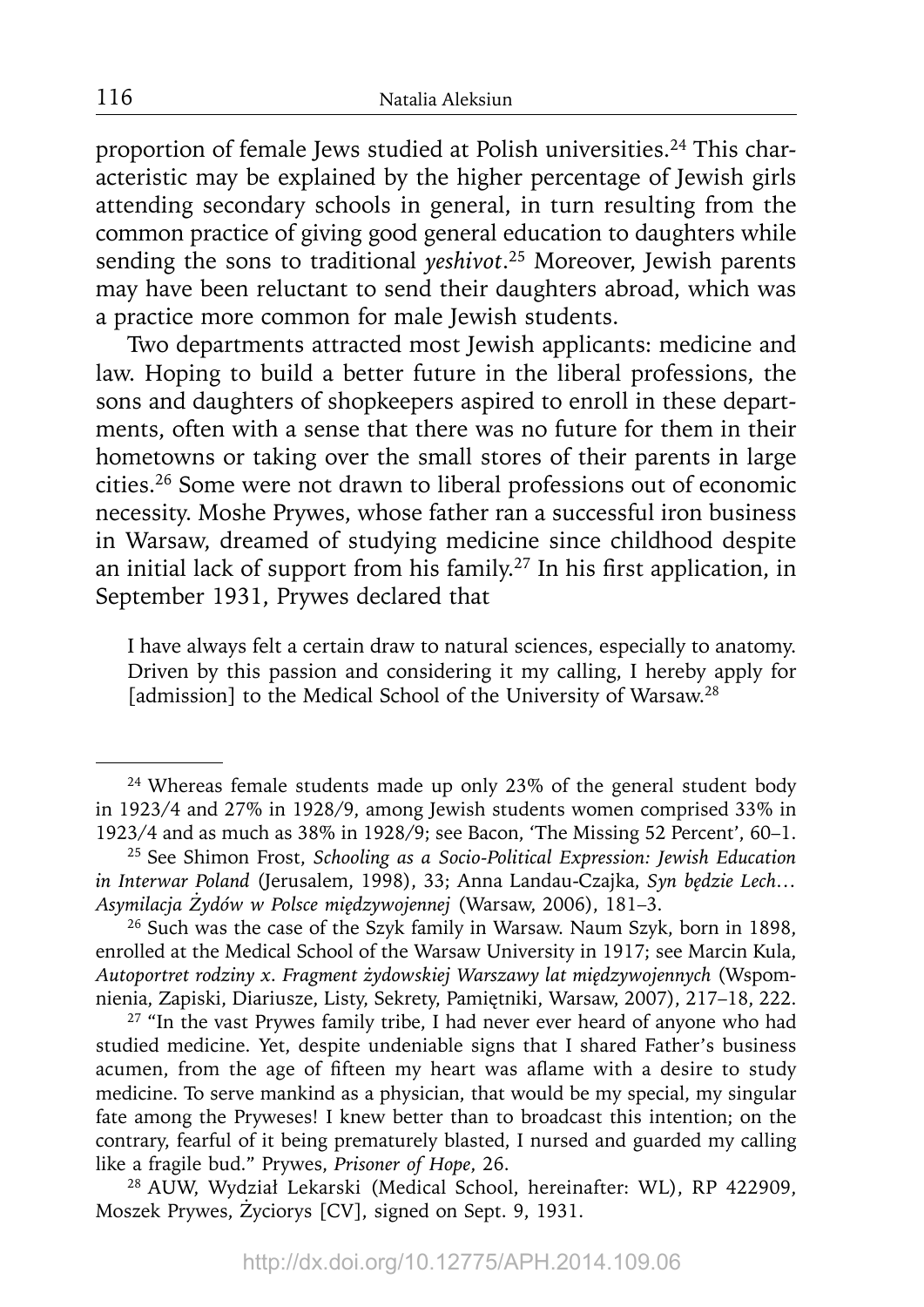Hersz Wolf Sztolcman wrote that he decided to study law as a result of a "lemming-like rush"29.

Already in the 1920s, the quota system had a major influence on the situation of the Jewish students; it affected students' decisions about the choice of department and their emigration in order to study abroad. Moreover, Jewish students enrolled in departments other than medicine or law due to *numerus clausus*. 30 Upon learning that his application to Medical School in Warsaw had been rejected, Haskel Grossman (later Haskel Nordon) enrolled in a course of higher mathematics which gave him the status of university student.<sup>31</sup> Emanuel Ringelblum, who was not admitted to the Medical School at the University of Warsaw, decided to enroll at the Department of History and ultimately became one of the leading scholars of Polish Jewish history.<sup>32</sup> Alternatively, a university diploma in other departments could lead to a career in education, since the Ministry of Religious Affairs and Public Education required all teachers in secondary schools to obtain university training.<sup>33</sup>

Grossman remembered being one of 500 Jewish applicants competing for only 20 places available to Jews. These tended to be filled by "sons of Jewish doctors and four or five candidates with unusual contacts or fantastic payoffs".34 He took the entry examination writing in a giant auditorium on a subject of "central heating". He wondered about the motivation of people who hoped against reason to be accepted and ascribed it to:

The subconscious belief of the Jews in miracles and the uplifting state many of us experienced by just being allowed to be candidates, even in vain; to breathe for a few hours the air of the halls of a medical school, and

<sup>29</sup> Sztolcman, 'Prowincjał', 46.

<sup>30</sup> See 'Na początek roku akademickiego', *Trybuna Akademicka*, xiv, 117–18 (Aug.–Sept. 1934).

<sup>&</sup>lt;sup>31</sup> Nordon, *The Education*, 83: "It was easy for Jews to be accepted into the course because no practical use could be made of it by any of us." 32 See Ringelblum's student record, AUW, RP 9070; see also Samuel D. Kassow,

*Who Will Write Our History? Rediscovering a Hidden Archive from the Warsaw Ghetto* (London, 2009), 57–8.

<sup>33</sup> See Artur Eisenbach, 'Jewish Historiography in Interwar Poland', in Yisrael Gutman *et al*. (eds.), *The Jews of Poland between the Two World Wars* (Tauber Institute for the Study of European Jewry Series, Hanover NH, and London, 1989), 454.

<sup>34</sup> Nordon, *The Education*, 82–3; see AUW, RP 30136.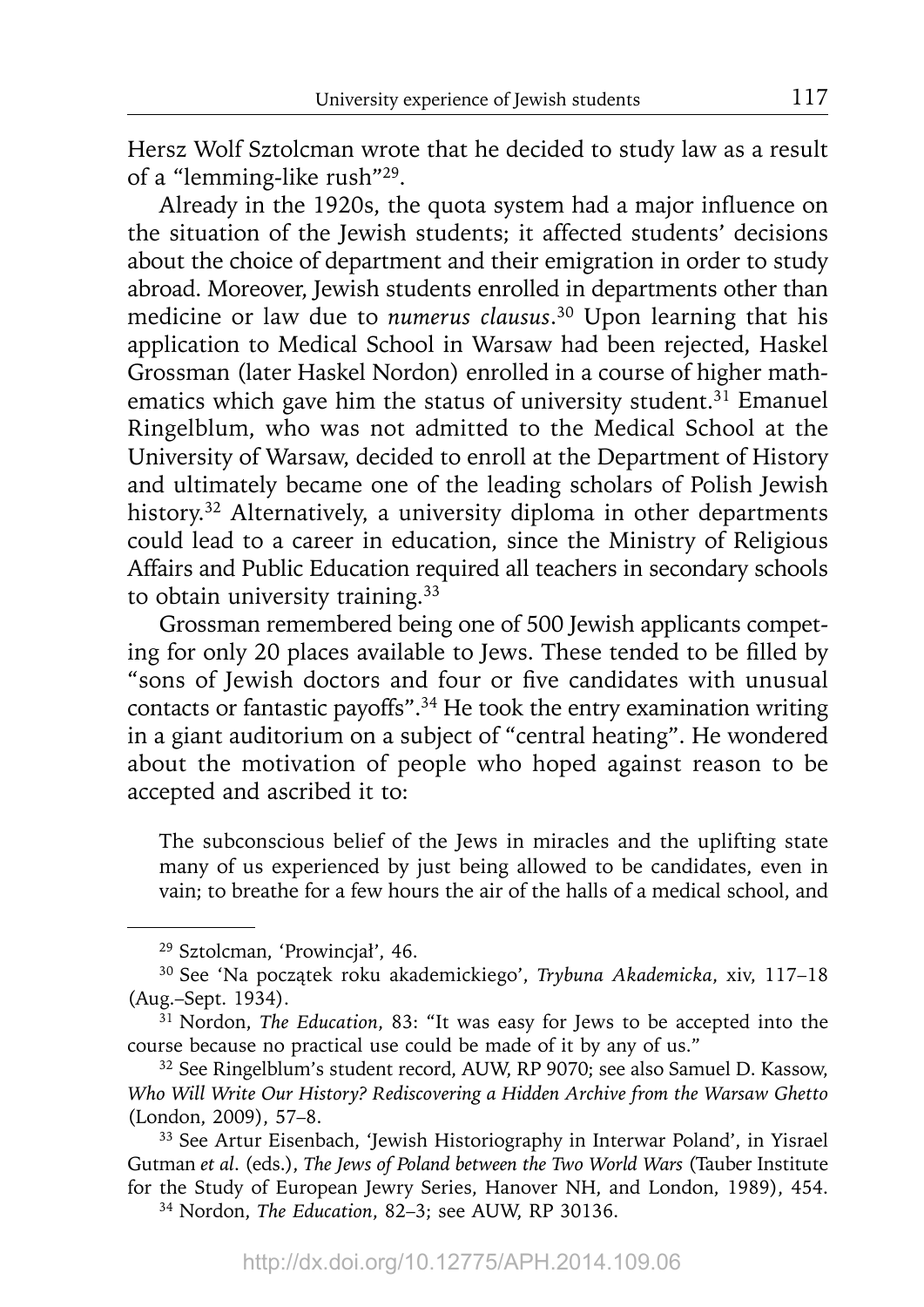the strange perverse exhilaration of satisfying one's conscience by going through the motions of doing everything possible including the utterly futile.<sup>35</sup>

Prywes described the traumatic experience of taking entrance examinations to the Medical School torn between hope and the realization that Jewish applicants for the few slots available to them included

the very cream of Poland's Jewish high school graduates. Moreover, as in many other countries, preference was unofficially accorded to the children of doctors, which meant that before I even lifted my pen to answer the first question of the exam, more than half of the twelve prize slots allotted to Jews were beyond my reach.36

Access to medical studies in Poland became increasingly difficult for Jewish students in the 1930s. Prywes spent two years studying in France at the medical school in Tours before he was accepted at the University of Warsaw in 1933.37 While some Jewish students returned from abroad when diminishing family financial resources made further study impossible and enrolled at Polish universities, others went abroad especially to study medicine.38 In his 1933 study on the Jewish students in Poland Samuel Langnas described *numerus clausus* as

the central issue of the academic study in Poland, which continually influences the political and social life at every opportunity and at every turn. We can easily say that no other aspect of the social life of Polish Jewry, not in the political and not in economic and not in cultural fields is until today the subject of such frequent and passionate discussion, such variety of opinions, and what's worst such shallow, worthless and even aggressive argumentations, as the matter of the participation of the Jewish youth at Polish universities 39

<sup>35</sup> Nordon, *The Education*, 83.

<sup>36</sup> Prywes, *Prisoner of Hope*, 30; see AUW, WL, RP 422909 (Prywes's CV).

<sup>37</sup> Prywes, *Prisoner of Hope*, 31.

<sup>&</sup>lt;sup>38</sup> Haskell Grossman's older brother had to return from Grenoble where he had studied engineering because their father could no longer help him financially. He then decided to go to study law in Warsaw; see Nordon, *The Education*, 55; Baruch Milch, *Can Heaven Be Void?*, ed. Shosh Milch-Avigal (Jerusalem, 2003), 45–7.

<sup>39</sup> Langnas, *Żydzi a studja akademickie*, 4.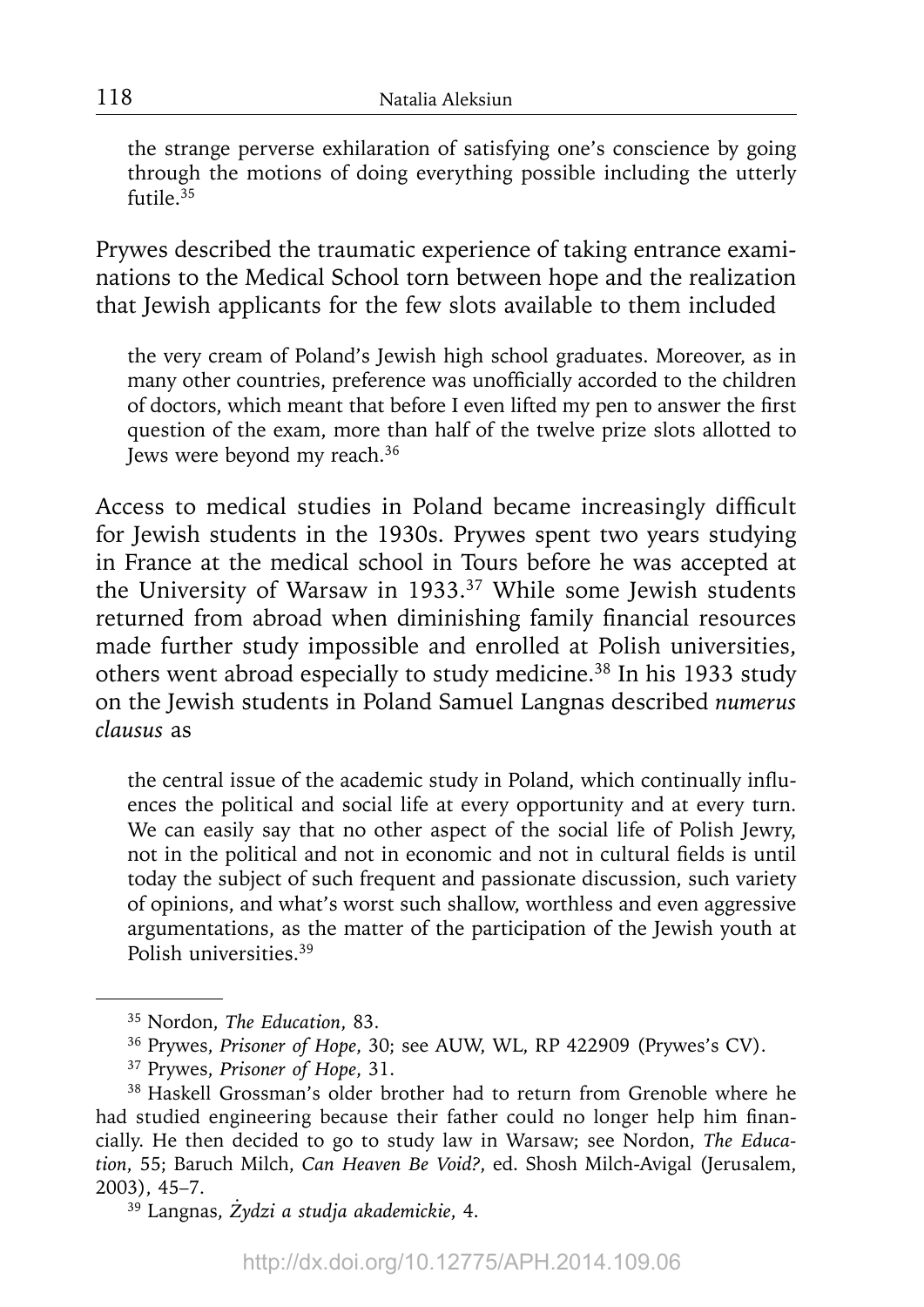Not only did the quota system shape the choice of departments, it also influenced the atmosphere at the universities for those Jewish students who were admitted. The calls for introducing a quota system united various student organizations.40

## III ENCOUNTERING THE CITY AND THE UNIVERSITY

Enrolling at a university exposed young Jewish men and women to new environment and new experience. The degree of change depended on the cultural background of the newly minted students. Those raised traditionally in small towns moved to Warsaw, Wilno, Cracow and Lvov, away from familial and communal supervision. They marveled at the cultural diversity, secular entertainment and academic activities. Haskell Grossman, born in 1911 and raised in a traditional Jewish family near Lodz, where his father owned a small store, described his first encounters with Warsaw:

I would sit in the library after overcoming my first bedazzlement at the sight of tens of thousands of books open to my whim. Here I could browse among the printed pages of Western civilization, could take any volume to my desk and read to my heart's content, at my own pace, and in the peace and tranquility of the light, airy, high vaulted hall. $41$ 

He also became infatuated with the sounds of a cultured metropolis: the opera and the philharmonics. Raised in an acculturated and well-to-do family in Tłuste, Ludwik Stöckel decided to study law in Lvov in order to "learn about city life" and get a taste of "student life".42 Indeed, once enrolled at the Jan Kazimierz University, he divided his time between books and journals that had been previously "inaccessible to us in the backwater province", sexual conquests, and frequenting cinema, theater and dances.<sup>43</sup> For some, university

<sup>40</sup> In February 1925, The All-Poland Conference of Students, meeting in Wilno, passed a resolution calling on the government to introduce *numerus clausus* in all institutions of higher education. Heller, *On the Edge*, 121; see also Zofia Przybysz, 'Numerus *clausus* na uczelniach Drugiej Rzeczypospolitej', in Ewa Wiatr and Piotr Zawilski (eds.), *Studia i szkice dedykowane Julianowi Baranowskiemu* (Lodz 2010), 84–98.

<sup>41</sup> Nordon, *The Education*, 86.

<sup>42</sup> Ludwik Stöckel 'Lud.' [autobiography], in Cała, *Ostatnie pokolenie*, 369.

<sup>43</sup>*Ibidem*, 371.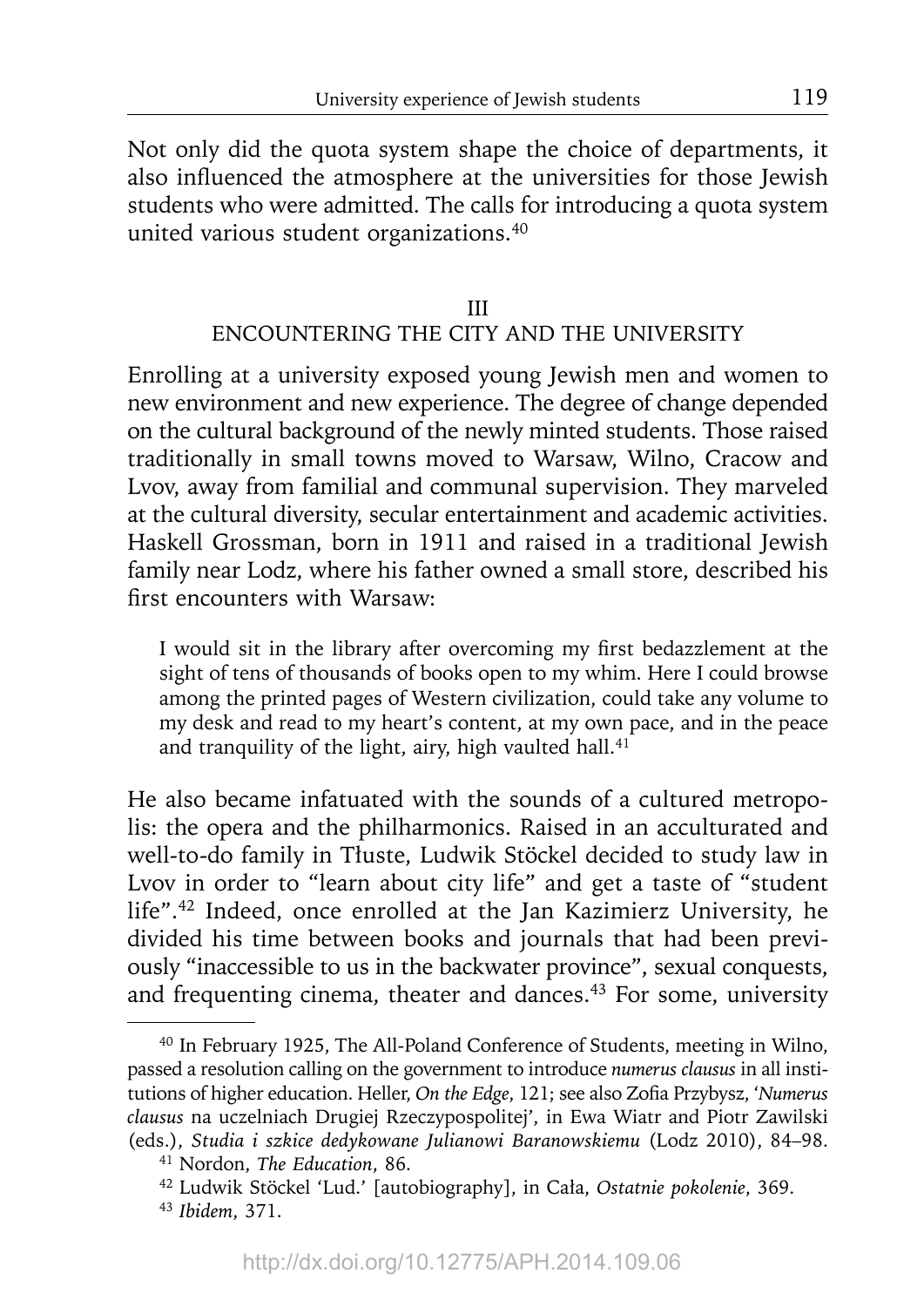was a way to escape from emotionally taking conflicts with their parents at home.<sup>44</sup>

Jewish students stemmed from diverse social backgrounds, even though most had probably grown up in traditional settings, in small towns (*shtetlekh*) rather than urban centers.45 Arriving in Warsaw, Lvov, Cracow and Wilno, they sought living arrangements with distant relatives, or rented rooms with Jewish families. In 1935, Daniel Halpern – a law student at the Jagiellonian University – described his arrangement of being offered a room in Cracow in exchange for tutoring the family's son.<sup>46</sup> Few were lucky enough to find accommodation at the Jewish dormitories that opened owing to the efforts of local Jewish communities in Warsaw, Cracow and Lvov.<sup>47</sup> In 1938, a native of Sambor enrolled at the Jagiellonian University upon his graduation from the state gymnasium in Drohobycz. This student's working class family was unable to support his ambitions. He had barely sufficient funds to pay for his travel and room and board. Without any relatives or a network of acquaintances, he was able to find a place at the Jewish Academic House.<sup>48</sup> Prywes had his own bedroom since his family business was doing well and moved into a far more luxurious apartment with three bedrooms, a large living room, dining room, and two bathrooms.<sup>49</sup> Like many students of meager means, Grossman supported himself with tutoring. He catered to the needs of Jewish high school students in order to make ends meet.<sup>50</sup>

46 Dawid Halpern, 'Jeden świstek. Kartka z dziennika akademika', *Trybuna Akademicka*, xv, 2/3 (122–3) (Feb.–March 1935), 3–4.

47 See Rafał Żebrowski, 'Budowa domu akademickiego w Warszawie i jej miejsce w dziejach warszawskiej gminy wyznaniowej', *Kwartalnik Historii Żydów*, 4 (216) (2005), 467–80.

48 NN, 'Kitka', in Cała, *Ostatnie pokolenie*, 481–2.

49 Prywes, *Prisoner of Hope*, 48.

50 Nordon, *The Education*, 86. He remarked about an important aspect of this experience for his cohort at the Jewish Dormitory: "This was a source of income for students who would help Jewish students in nearby secondary schools to make better grades. This tutoring was, with some luck, more than a source of income. Sixteen-year-old girls from more prosperous families seemed to look forward to

<sup>&</sup>lt;sup>44</sup> See Yad Vashem, The Yiddish Scientific Institute (hereinafter: YIVO), Autobiography 3837, Kitka, p. 148084. I would like to thank Dr. Kamil Kijek for sharing this document with me.

<sup>45</sup> See Abraham Weiss and Pninah Kraemer-Weiss, 'Makhon le-mada'e ha-Yahadut be-Varshah', in *Sefer ha-shanah/Yorbukh*, ed. Aryeh Tartakover, ii (Tel Aviv 1967), 371.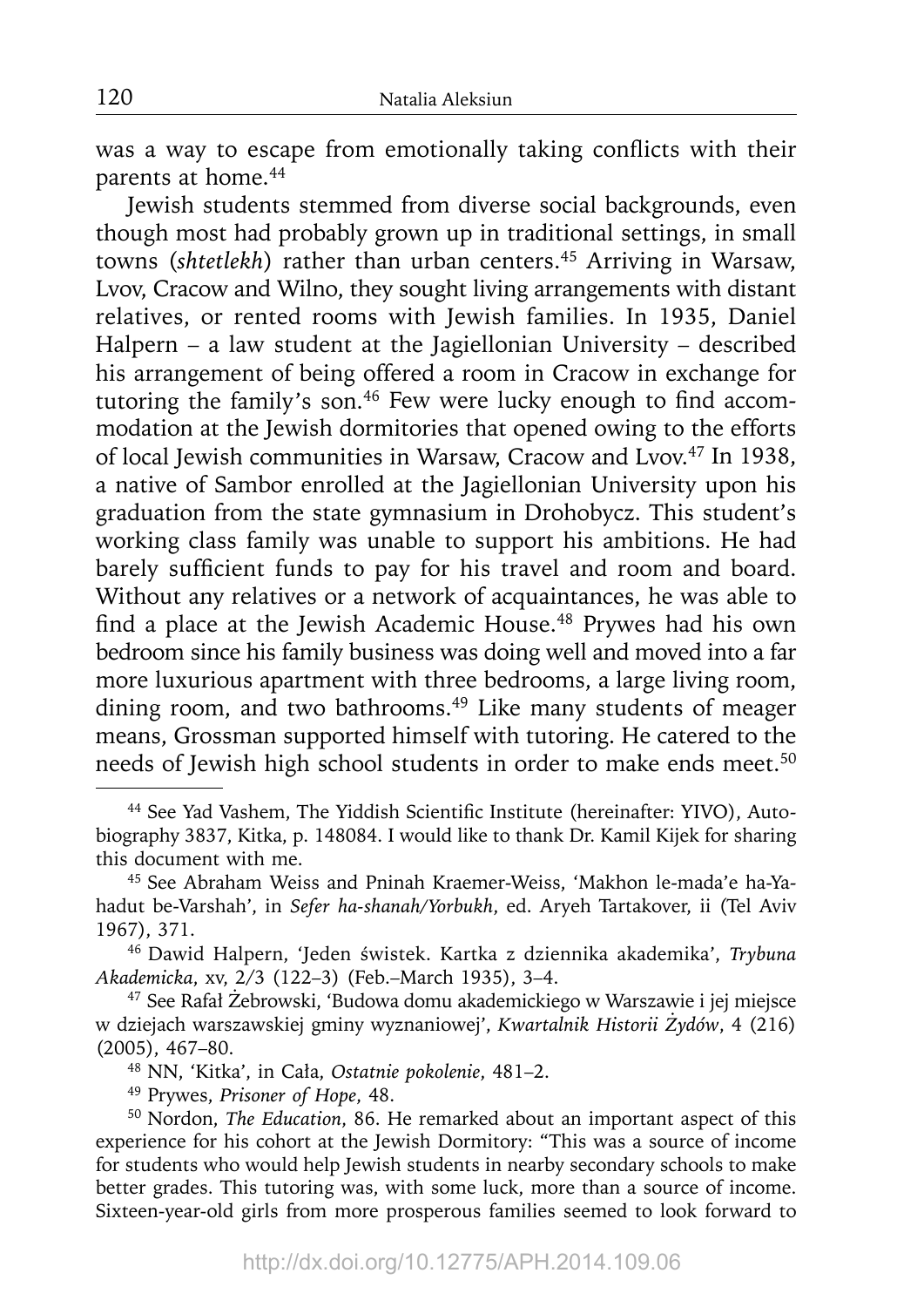Another student at Warsaw University - Hirsz Gerszater - supported himself and helped his family in Wilno by giving private lessons. Moreover, he combined his university studies with the pursuit of a rabbinical degree at the Institute of Jewish Studies "which greatly limits the time in which I can work as a tutor".<sup>51</sup> Many Jewish students came from families of meager means and unemployed parents, they struggled to support themselves through the university, working as private tutors and teachers and taking on part time positions in synagogues on holidays.52 They frequently sought to waive or postpone the payment of their tuition. In an application to the rector of the University in August 1930, Rajzla Harmelin, who enrolled at Warsaw University in 1929, requested to have her tuition fee waived:

In the previous academic year I paid the tuition very early thanks to the income I had giving private lessons. This year my financial circumstances deteriorated, I lost some of my lessons and what I am able to make barely covers my expenses. If my application is rejected, my year at the university is in jeopardy, which would be a horrible blow to me since I love the field of study that I have chosen to pursue.53

Jewish students faced formidable difficulties in pursuing their university studies. Dawid Wurm deferred his studies for two years, supporting his impoverished family in Brody.<sup>54</sup> University files suggest that a minority among history students in Warsaw came from middle class families, whereas a significant number of the parents were teachers in primary and secondary schools.<sup>55</sup> Students looked for employment

being tutored by young university students not only in the strict rules of Latin grammar or trigonometry"; *ibidem*, 86.

<sup>51</sup> AUW, RP 38708: Hirsz Gerszater, Application to the Dean of the Department, Oct. 20, 1933, Warsaw.

<sup>52</sup> See Weiss and Kraemer-Weiss, 'Makhon', 371–2. Dora Szterenkac born in 1911 in Lodz, asked the rector to waive her tuition for the academic year 1931–2: "I support myself in the strange city giving private lessons and I am unable to pay the required tuition at the moment", AUW, RP 32060: Dora Szterenkac.

<sup>53</sup> AUW, RP 33473: Rajzla Hermelin.

<sup>54</sup> AUW, RP 31018: Dawid Wurm, Application to the university's president, Sept. 4, 1929.

<sup>55</sup> For example, Ginda Peczenik born in 1914, who enrolled in the History Department at the Warsaw University in October 1932 and graduated in 1937, came to Warsaw from Lutsk (Łuck) where her father taught at a gymnasium; see AUW, Akta studenckie II RP, student grade book no. 40835: Ginda Peczenik.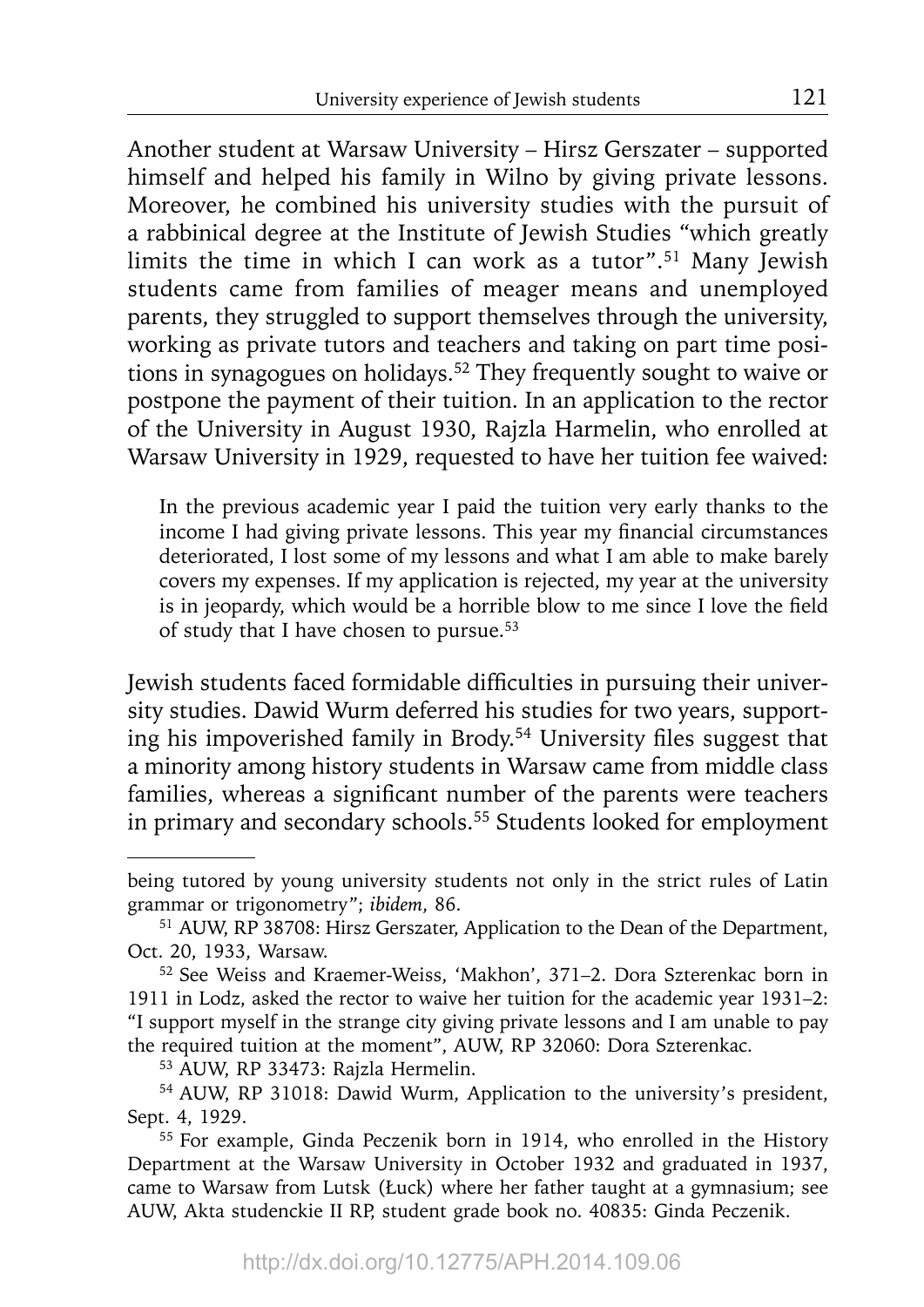among Jews.<sup>56</sup> The anonymous author of an autobiography – a student at the Jagiellonian University – worked as a newspaper boy for *Nowy Dziennik*, cashier of a street photographer and assisted at the local elections in desperate attempts to make the ends meet.<sup>57</sup> In 1939, he concluded:

After a year of staying in Cracow, my situation did not improve at all. I am in the same place I was at last year: without work or money, wondering around Cracow. … I will keep on trying until the very end, if I fail, pity, I will return home and try again after a while.<sup>58</sup>

The experiences of medical students and those enrolled in other departments differed substantially. Haskel Grossman paid little attention to his classes in mathematics as he enrolled there only in lieu of being rejected by the Medical School.<sup>59</sup> While Stöckel was able to go back home to Tłuste and return to Lvov only at the time of his exams, students enrolled in the Department of Medicine were required to be "present at every lecture and lab, students could hardly help but see a great deal of each other".60

In addition to this important distinction, which Jewish students shared with the rest of their classmates, they believed they faced additional challenges. Members of the faculty were rarely apolitical. Students seem well aware of their professors' ideological alliances. Mosze Prywes described the ambivalent experience of having been examined by Marian Piotr Grzybowski (1895–1949), an eminent lecturer in dermatology:

As with some of the other anti-Semitic professors, it was well known that he quizzed Jewish students on the most minute, obscure details, but we accepted these conditions merely as another challenge to be overcome. As a matter of honor, all of the Jewish students in my class were determined to excel on even the most unfair examinations. After he'd finished with

<sup>56</sup> Kula, *Autoportret rodziny x*, 420.

<sup>57</sup> NN, 'Kitka', in Cała, *Ostatnie pokolenie*, 483.

<sup>58</sup>*Ibidem*, 484.

<sup>59 &</sup>quot;Knowing well that the subjects would not lead me nearer my goal, medicine, I started skipping classes. I would sit in the library after overcoming my first bedazzlement at the sight of tens of thousands of books to my whim", see Nordon, *The Education*, 85.

<sup>60</sup> Prywes, *Prisoner of Hope*, 59.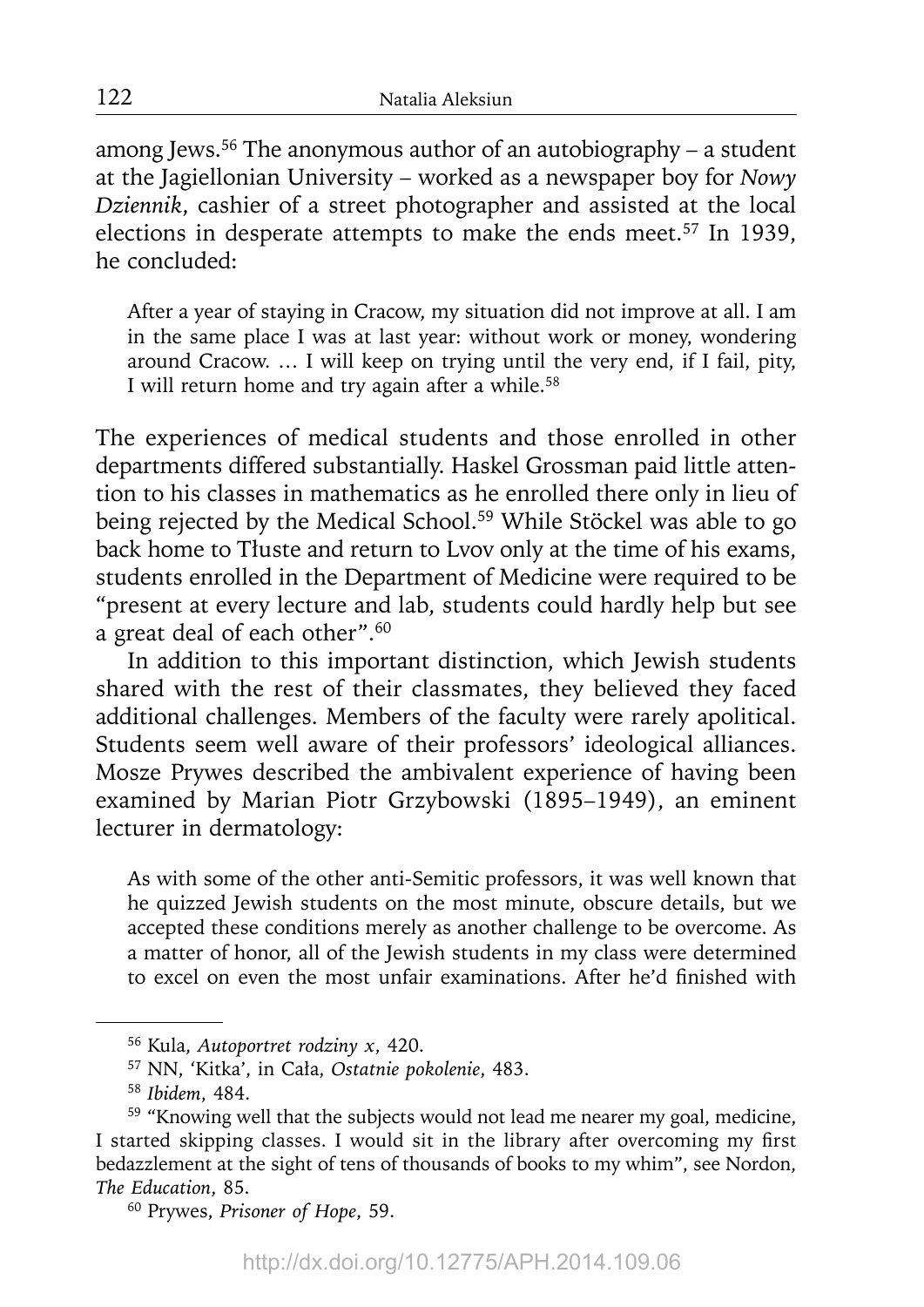me, Grzybowski honored me with an ironic smile. "Mr. Prywes, to my great regret, I suppose I shall have to give you a very good grade."61

Prywes commented on the courage of the few professors at the Medical School who opposed separate seating: Mieczysław Michałowicz (1876–1965), Franciszek Venulet (1878–1967), and Zygmunt Radliński (1874–1941).<sup>62</sup> He also concluded that various restrictions motivated Jewish students to perform to the best of their abilities since

because of the harassment and brutality, Jews studied all the harder. Such was the special revenge we exercised on our tormentors. To the consternation of the anti-Semites, year after year, class after class, graduation after graduation, the outstanding students in the medical school were to be found among the ranks of the bench ghetto.<sup>63</sup>

#### IV

#### ORGANIZATIONAL LIFE

Jewish students in the Second Polish Republic belonged to a generation with an intimate relation with Polish culture, drawn to the study of Polish literature and history. For men and women coming from provincial towns, joining student fraternities provided friendship and support networks.<sup>64</sup> Those who were able to stay at the Jewish dormitory enjoyed its atmosphere and social and cultural activities. All in all, social and political activities were for the most part in the context of the Jewish society.65

Some departments of the Stefan Batory University (*Uniwersytet Stefana Batorego*, USB) in Wilno had separate organizations of Jewish students, e.g. there were the Medics' Circle (*Koło Medyków*) and Association of Jewish Medical Students (*Stowarzyszenie Medyków Studentów Żydów Uniwersytetu Stefana Batorego*),66 Academic Pharmaceutical

<sup>61</sup>*Ibidem*, 68.

<sup>62</sup>*Ibidem*, 70.

<sup>63</sup>*Ibidem*, 71.

<sup>64</sup> Nordon, *The Education*, 85.

<sup>65</sup>*Ibidem*, 83.

<sup>66</sup> Lietuvos Centrinis Valstybes Archivas (hereinafter: LCVA), F. 175, Ap. 15, B. 31, pp. 5–11, Statut Stowarzyszenia Medyków Żydów Uniwersytetu Stefana Batorego (The by-laws of the Association of Jewish Medical Students at Stefan Batory University).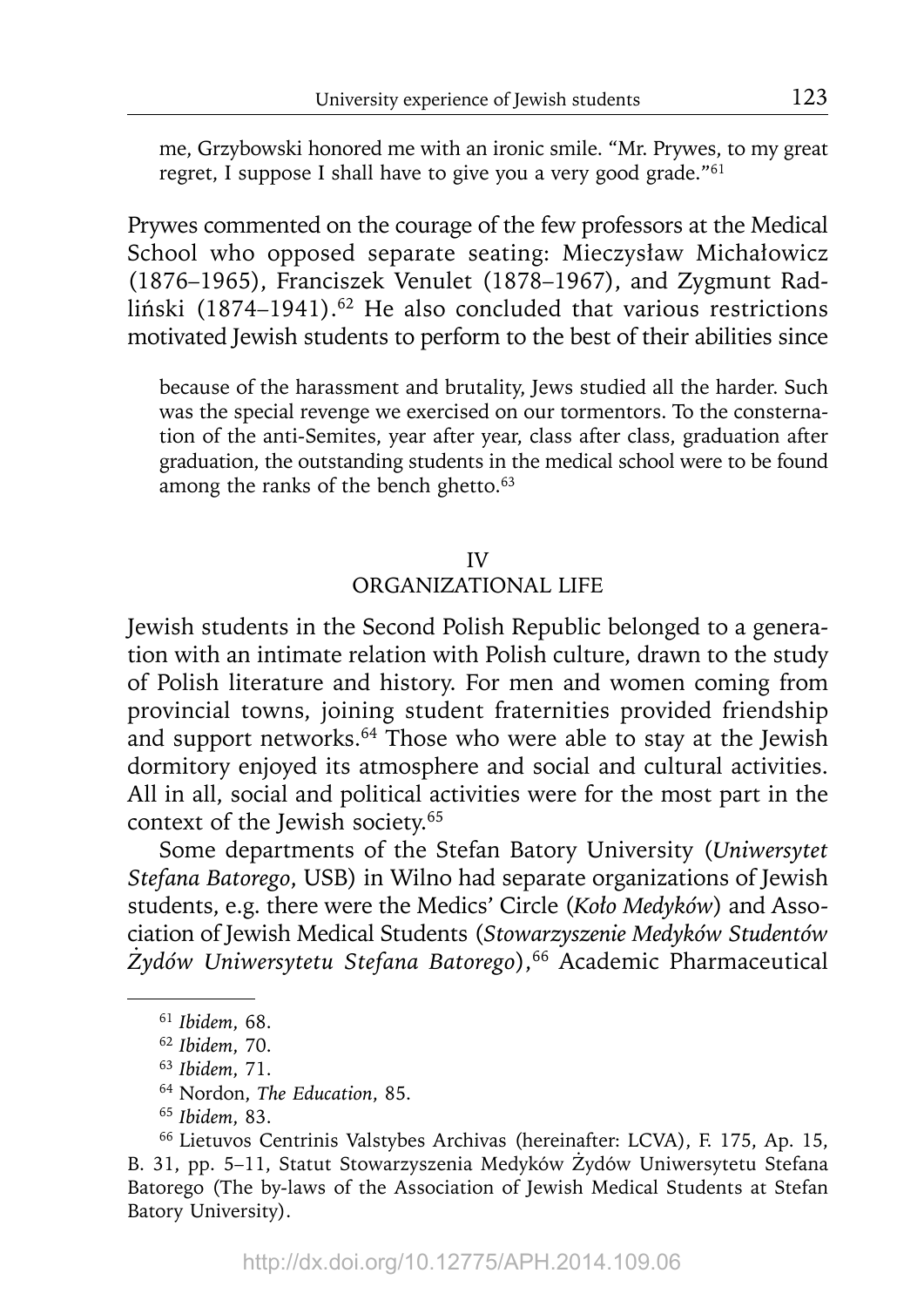Association (*Akademickie Towarzystwo Farmaceutyczne*) 'Lechja' and Jewish Academic Caucus of Pharmacists (*Żydowskie Akademickie Koło Farmaceutów*),67 Association of Students of Law (*Koło Prawników*) and Caucus of Lawyers Jews Students at USB (*Koło Prawników Żydów*  Studentów USB).<sup>68</sup> There were also separate associations of students of biology and humanities while the association of Esperanto seemed to have only Jewish members.69 Initially "any Polish student of the Wilno University without distinction of sex, background and religion" could be accepted into the Academic Pharmaceutical Association of Students at USB (*Akademickie Towarzystwo Farmaceutyczne Studentów USB 'Lechja'*).70 During the 1929/30 academic year, this association defined its membership as: "Any male or female student of pharmacy at Stefan Batory University, except for Jews", adopted by the General Council on the initiative of the Board.71 The Circle of Medical Students (*Koło Medyków*) underwent a similar process. In the fall 1919, the Statutes of the Medical Students stated "Any student enrolled at Stefan Batory University can be a member after submitting declaration, fee and monthly fee established at the General Assembly."72 In 1927, the General Assembly revised the by-laws adding to the formula "without distinction of sex, national origin and religion" with the phrase "except for persons of Mosaic faith".<sup>73</sup> Adopting national definition may be traced also in the academic corporations. The by-laws of the Association 'Batorja' (*Konwent 'Batorja'*) stated clearly that "persons of Jewish origin without distinction of religion which they

69 LCVA, F. 175, Ap. 15, B. 31, pp. 66–9, Statut Koła Przyrodników Studentów Żydów USB (The by-laws of the Jewish Biology Students at Stefan Batory University).

70 LSVA, F. 175, Ap.I A, B. 563, p. 349v, Statut Akademickiego Towarzystwa Farmaceutycznego 'Lechja' z siedzibą w Wilnie (The by-laws of the Academic Pharmaceutical Association 'Lechja' with the headquarters in Wilno). The by-laws were approved on Nov. 26, 1921. 71 *Ibidem* p. 317; see also LCVA, F. 175, Ap. 15, B. 31, p. 73v.

 $72$  LCVA, F. 175, Ap. I A, B. 563, p. 158. The by-laws were approved on Nov. 18, 1919.

73 LCVA, F. 175, Ap. I A, B. 563, p. 108v, Statut Koła Medyków Uniwersytetu Stefana Batorego w Wilnie (Wilno, 1925).

<sup>67</sup> See LCVA, F. 175, Ap.15, B. 31, pp. 70–2, Statut: Żydowskie Akademickie Koło Farmaceutów USB w Wilnie (The by-laws of the Jewish Academic Caucus of Pharmacists at Stefan Batory University in Wilno).

<sup>68</sup> LCVA, F. 175, Ap. 15, B. 31, pp. 62–5, Statut Koła Prawników Żydów Studentów USB w Wilnie (The by-laws of the Organization of Jewish Law Students at Stefan Batory University in Wilno).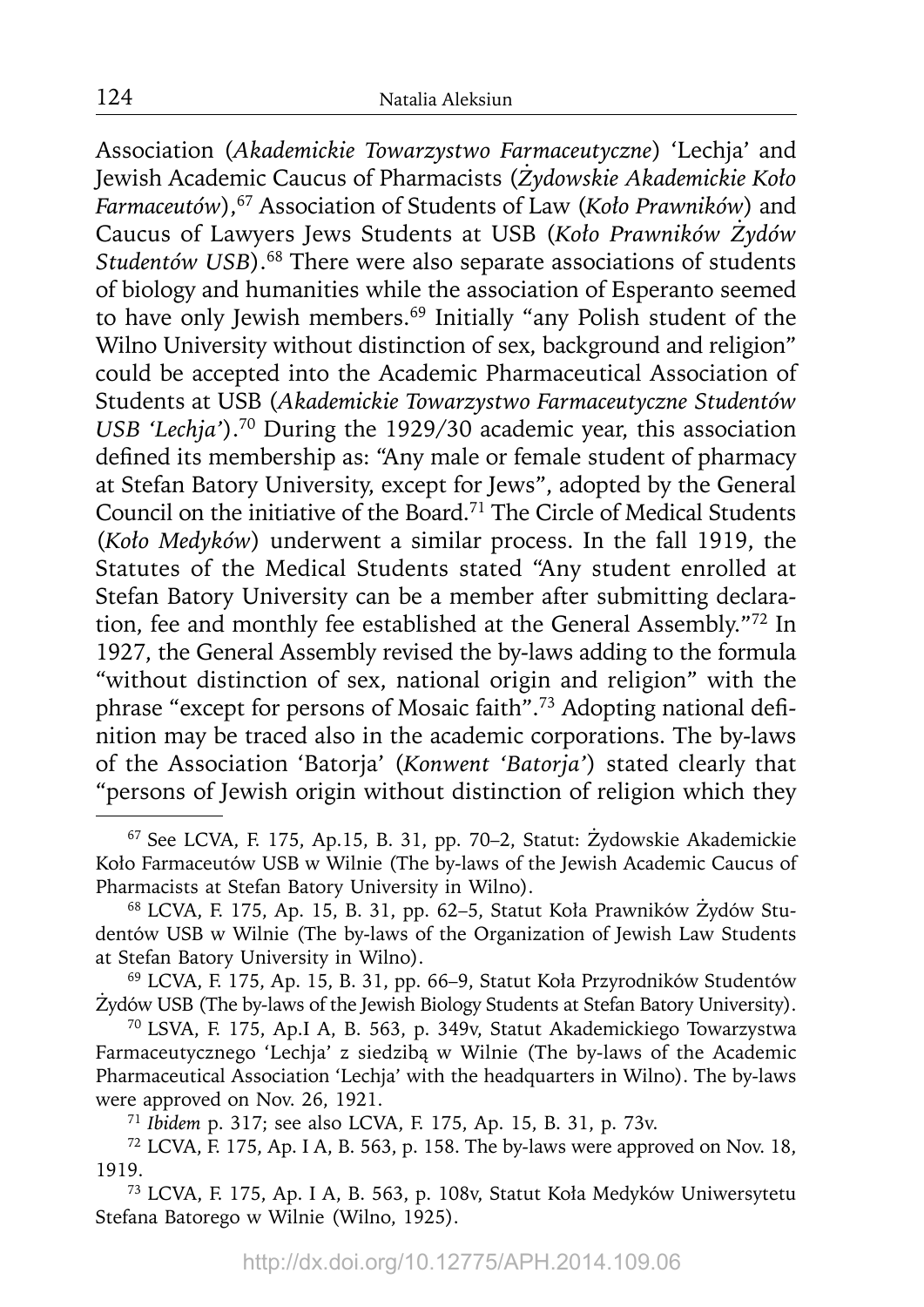currently practice" were excluded from membership.74 Probably in response to this change, the Association of Jewish Medical Students was organized in Wilno in the same year.<sup>75</sup> According to the statute of that association, its members could be "any student of the Medical School at USB in Wilno of the Jewish nationality, who submitted the completed declaration to the Board."76 Radicalization of academic circles was not limited to Polish organizations which first began to exclude Jews as a religious category and with time transformed their definition of membership to be based on nationality and race. According to the by-laws of the Jewish Academic Circle of Pharmacy Students (*Żydowskie Akademickie Koło Farmaceutów*) in 1926 "any pharmacy student at USB of the Jewish nationality or another nationality with no distinction for sex" could join the organization.77 Increasingly, Jewish organizations closed their ranks as well.

Changing rules of membership of student associations and study groups reflected the increasing gap diving students of various ethnic groups. Associations of minority students became subject of attacks. In Wilno, the statutes and the announcements of the Association of Jewish Medical Students were systematically destroyed.78 Did setting up separate student organizations automatically indicate tensions? The Jewish Academic Circle of Pharmacy Students thanked the medical associations for allowing the use of microscopes during the 1928/9 academic year.79 However, other reports of the same association suggest that they referenced other Jewish student organizations.<sup>80</sup>

78 See Memoriał Zarządu Stowarzyszenia Medyków Żydów USB do Rektora USB, LCVA, F. 175, Ap. I A, B. 563, p. 236r–v. The document was dated on Feb. 18, 1931. The rector and the Senate issued a warning on April 11, 1931, *ibidem*, p. 233.

<sup>74</sup> LCVA, F. 175, Ap. I A, B. 99 (Stowarzyszenia Akademickie), pp. 4–5v.

<sup>&</sup>lt;sup>75</sup> See a letter to the deputy rector of the Stefan Batory University Prof. W. Dziewulski, dated June 10, 1927 and signed by the chairman and the secretary of the organization; LCVA, F. 175, Ap. I A, B. 563, p. 258r-v.

<sup>&</sup>lt;sup>76</sup> LCVA, F. 175, Ap. I A, B. 563, p. 252v, Statut Stowarzyszenia Medyków Żydów USB w Wilnie. The document was approved by the Senate of the University on Dec. (?) 9, 1927.

<sup>77</sup> LCVA, F. 175, Ap. I A, B. 563, p. 399v.

<sup>79</sup> LCVA, F. 175, Ap. I A, B. 563, p. 384, Nov. 24, 1929.

<sup>&</sup>lt;sup>80</sup> Several Jewish student associations were planning to organize the General Association of Jewish Study Circles at Stefan Batory University in Wilno (*Ogólne Zrzeszenie Żydowskich Kół Naukowych na terenie USB w Wilnie*). See Report dated Jan. 23, 1933, LCVA, F. 175, Ap. I A, B. 563, pp. 368v, 369.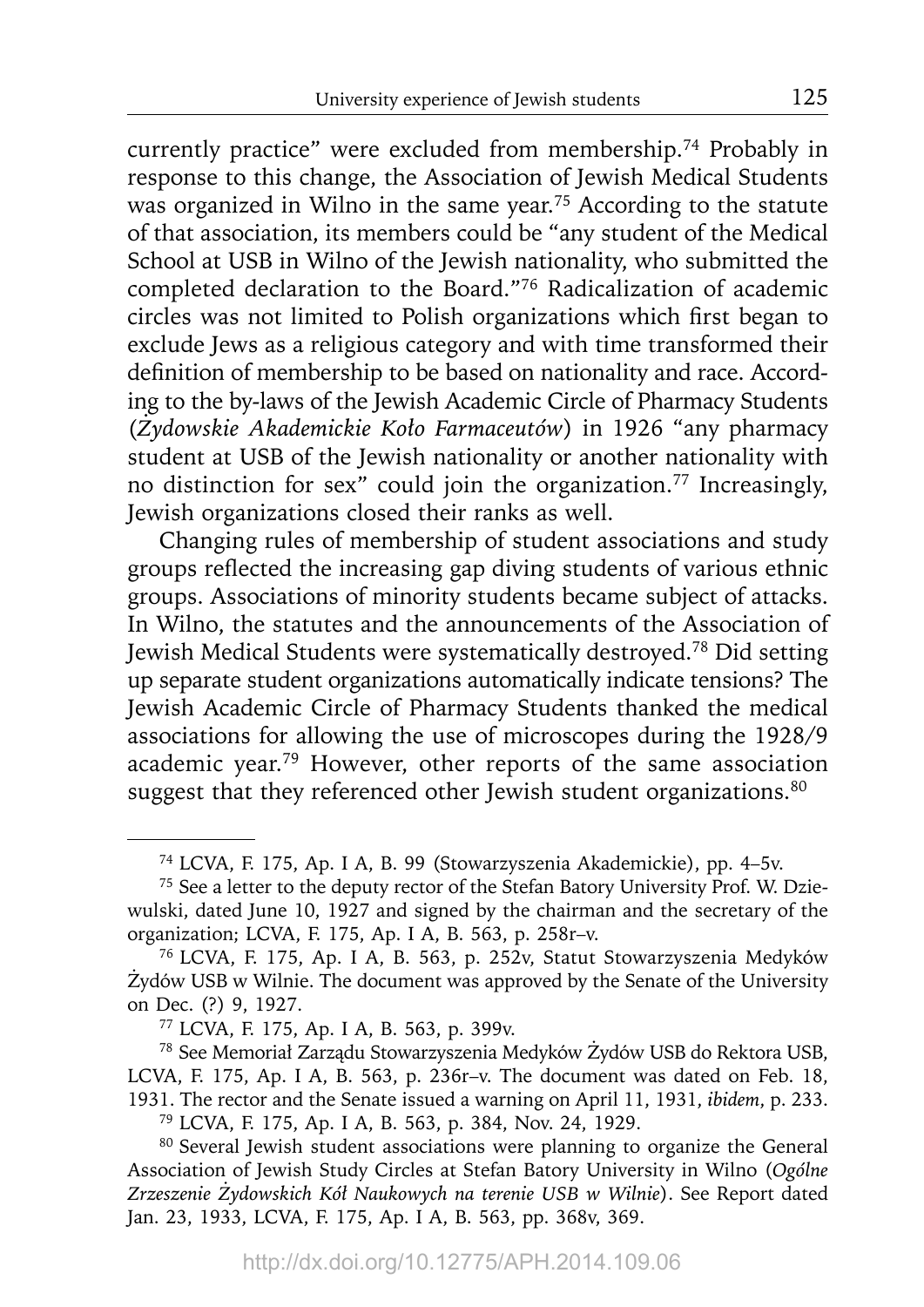Before the establishment of the 'ghetto benches' which visibly divided the student body in lecture halls, separate student organizations made social interaction between Jewish and non-Jewish students challenging. Despite religious, cultural and political differences, Jewish students who entered universities gravitated to one another, especially if they were a small minority of the incoming year. As Prywes described poignantly his own cohort:

The first day at medical school there we sat: twelve Jews including four girls, who gravitated together among the one hundred and twenty new students. Most of us had grown up in Warsaw, a few in eastern and southern Poland. Three, who had completed work towards master's degrees in order to enhance their prospects for admission to medical school, were a few years older than the rest. Every single one of us twelve was determined to rank among the very best in the class.<sup>81</sup>

The Jewish Academic House served as a meeting place for students who gathered there for lectures and political discussions: Zionists, Bundists, folkists and communists.82 Indeed, Jewish students who joined political organizations were bitterly divided. By several accounts only a minority of students remained apolitical.83 Various political factions clashed attempting to control Jewish student organizations.<sup>84</sup> While living in the Jewish dormitory in Warsaw, Haskell Grossman considered joining a revisionist Zionist organization, Betaria. He was however critical of its excessive nationalist manifestations and the culture which he saw as exceedingly influenced by the gentile world.<sup>85</sup> He concluded that the organization

<sup>85</sup> "I watched the proceedings with fascination, listened with amazement to the Latin songs mixed with Hebrew Zionist and somewhat bawdy Polish chants and uncomfortably participated in the drinking and for me, the seemingly forced gaiety. The group was congenial but disciplined and took all of this very seriously", Nordon, *The Education*, 85.

126

<sup>81</sup> Prywes, *Prisoner of Hope*, 58.

<sup>82</sup>*Ibidem*, 61; Nordon, *The Education*, 83.

<sup>83</sup> Prywes, *Prisoner of Hope*, 59.

<sup>&</sup>lt;sup>84</sup> In the case of the Jewish Medical Student Association at Warsaw University in the 1930s: "Every one of us greatly admired [Moshe] Kleinbaum. It was only his force of personality and general influence that prevented JMSA from turning communist in the manner of nearly all the other Warsaw Jewish student organizations of that time", *ibidem*, 60; see also p. 62.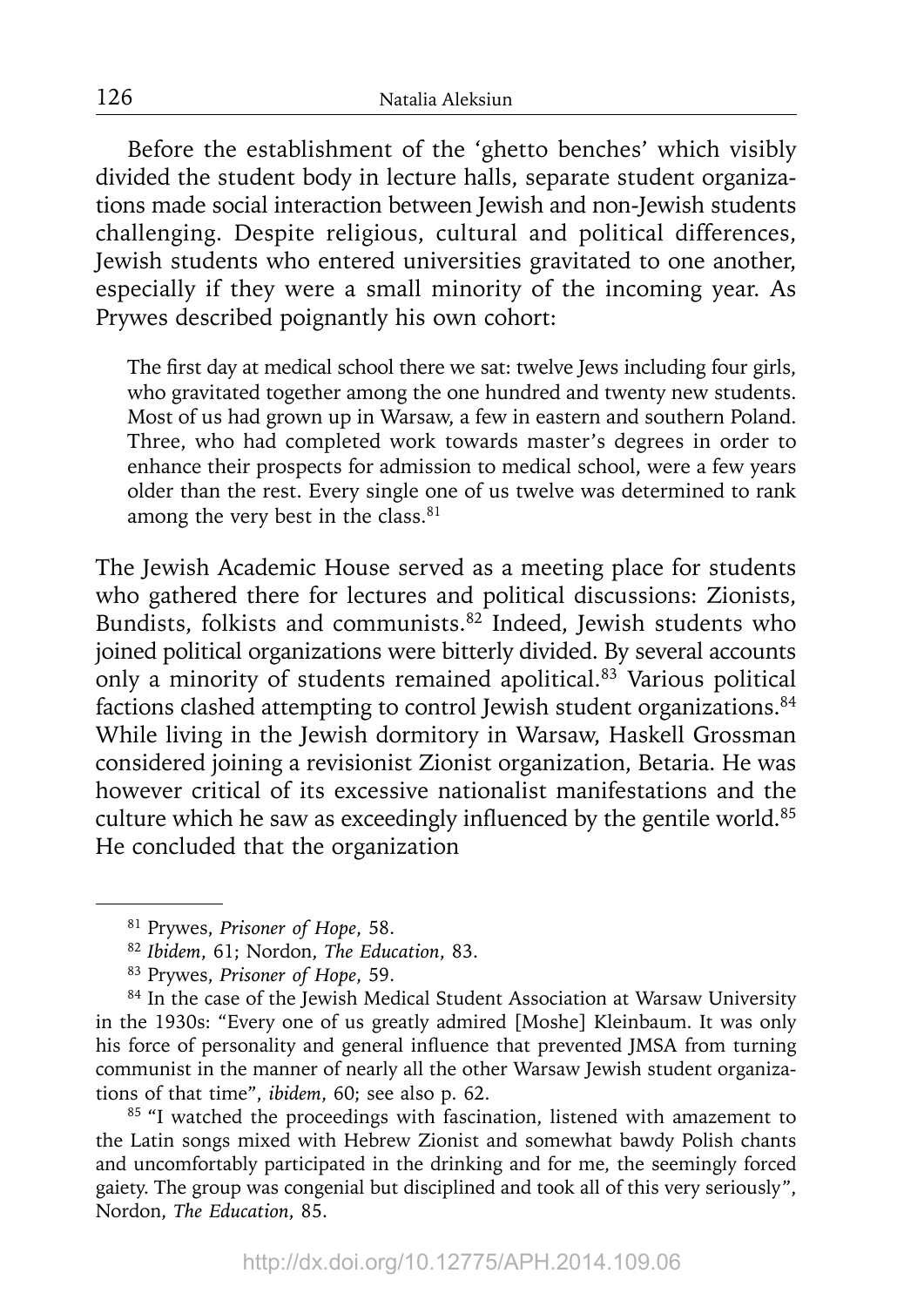attracted students who stemmed from acculturated Jewish homes for whom the colors, swords and ritual drinking made them feel equal to their non-Jewish acquaintances with whom they could not share common fraternity bonds. It was, therefore, not surprising to find an older friend of mine, from my home town, Yanek, in the fraternity. He was the son of an assimilated Jew, who except for the formal conversion, conducted his family life like a gentile and had no ties to Jewish life, language or customs.<sup>86</sup>

Jewish student organizations were also involved in political activism on behalf of Jewish students. They appealed to university authorities for a change of policies that affected the lives of Jewish students as Jews. On March 9, 1923 the Association of Jewish Academic Youth at the Jagiellonian University 'Przedświt-Ha-Szachar' asked the Senate to reject the notion of the *numerus clausus*. It called on the spirit of the constitution and the freedom of access to scholarship. It warned about the negative effect of *numerus clausus* on the youth who could not afford studying abroad and a negative impact on these who undertake such studies in terms of their 'civic education'. It also pointed to the needs of the newly reborn state for educated elites.<sup>87</sup> It further referred to the Polish cultural mission, especially among "the Slavic nations – younger in civilization terms" that required turning universities into sources of knowledge for the broad circle of students.88 A Jewish student fraternity at Warsaw University organized self-defense during anti-Semitic violence.

Armed with heavy canes, the Betaria members under the command of the burly manager of the Student House would make forays into the vicinity of the University and partake in defence brawls.89

Students sent postcards to the Ministry of Religious Affairs and Public Education appealing to have the instructions with regard to 'ghetto benches' withdrawn "in the name of justice and civic equality, respecting

<sup>86</sup>*Ibidem*, 84.

<sup>87</sup> Archiwum Uniwersytetu Jagiellońskiego (hereinafter: AUJ), S II, 674, Żydzi studenci na UJ 1903–1939; AUJ, S II, 672, A letter to the Academic Senate issued by the Association of the Jewish Academic Youth at the Jagiellonian University (*Związek Żydowskiej Młodzieży Akademickiej UJ*) 'Przedświt-Ha-Szachar', Cracow March 9, 1923, 4.<br><sup>88</sup> AUJ, S II, 674, a letter to the Academic Senate, 'Świetny Senacie', 3.

<sup>89</sup> Nordon, *The Education*, 85.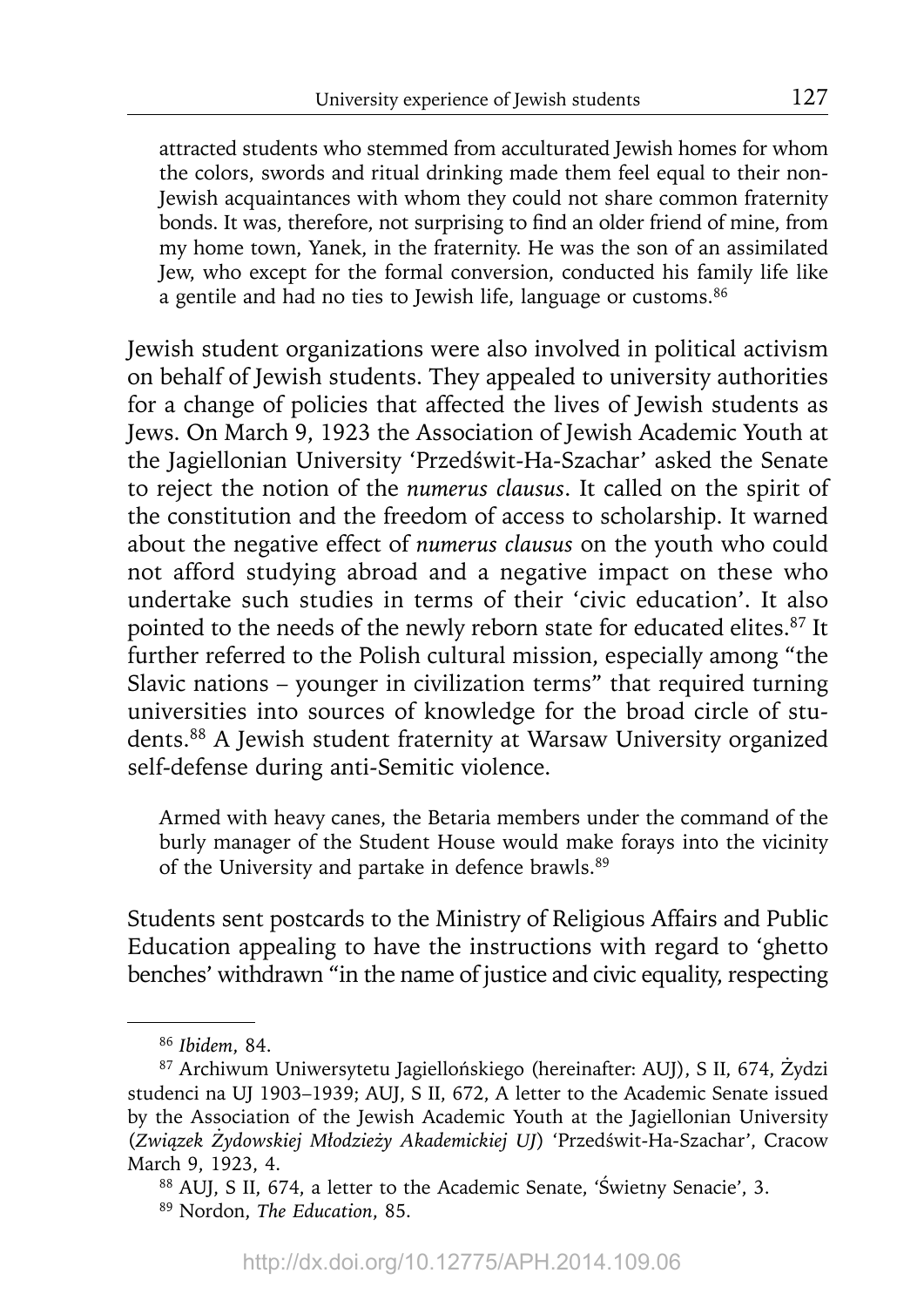human and national dignity, the demands of Polish democracy and Jewish population in Poland".90

Commenting on the activities of separate student organizations at Warsaw University, Prywes noted:

Institutional anti-Semitism did not surprise us, however, and we quickly adapted, learning to practice whatever patience and ingenuity were needed to circumvent the hurdles erected by the system.<sup>91</sup>

Prywes commented on the experience of day-to-day anti-Semitism. He remembered the great majority of the Polish students

Never addressing the Jewish students in chance meetings, their glances expressed an incomprehensibly venomous hatred. … Our fellow students had not the slightest fear that a display of anti-Semitism would lower their esteem in the eyes of their professors.<sup>92</sup>

Jewish students interacted together:

Given the antipathy to us, naturally we Jewish students became very closely knit. Further, far more than was common practice among our contemporaries, interaction among Jews cut vertically: we incoming Jewish students mingled freely with Jews from other years.<sup>93</sup>

Moreover,

Encountering such blatant anti-Semitism had sharply reinforced my Zionist commitment. However much I loved being back in Warsaw, breathing the air my family had breathed for at least six hundred years, the land of these Poles could never be my true spiritual homeland.<sup>94</sup>

Activities of student organizations point to the increasing marginalization of Jewish students. Aside from the separate main student associations – the Fraternal Aid (*Bratnia Pomoc*, also known as *Bratniak*) and the Jewish Students' Mutual Aid (*Wzajemna Pomoc Studentów* 

<sup>&</sup>lt;sup>90</sup> See AUJ, S II, 674, a postcard signed by Zofia Nusbaumówna, a student at Jagiellonian University, student grade book no. 9028.

<sup>91</sup> Prywes, *Prisoner of Hope*, 59.

<sup>92</sup>*Ibidem*.

<sup>93</sup>*Ibidem*.

<sup>94</sup>*Ibidem*.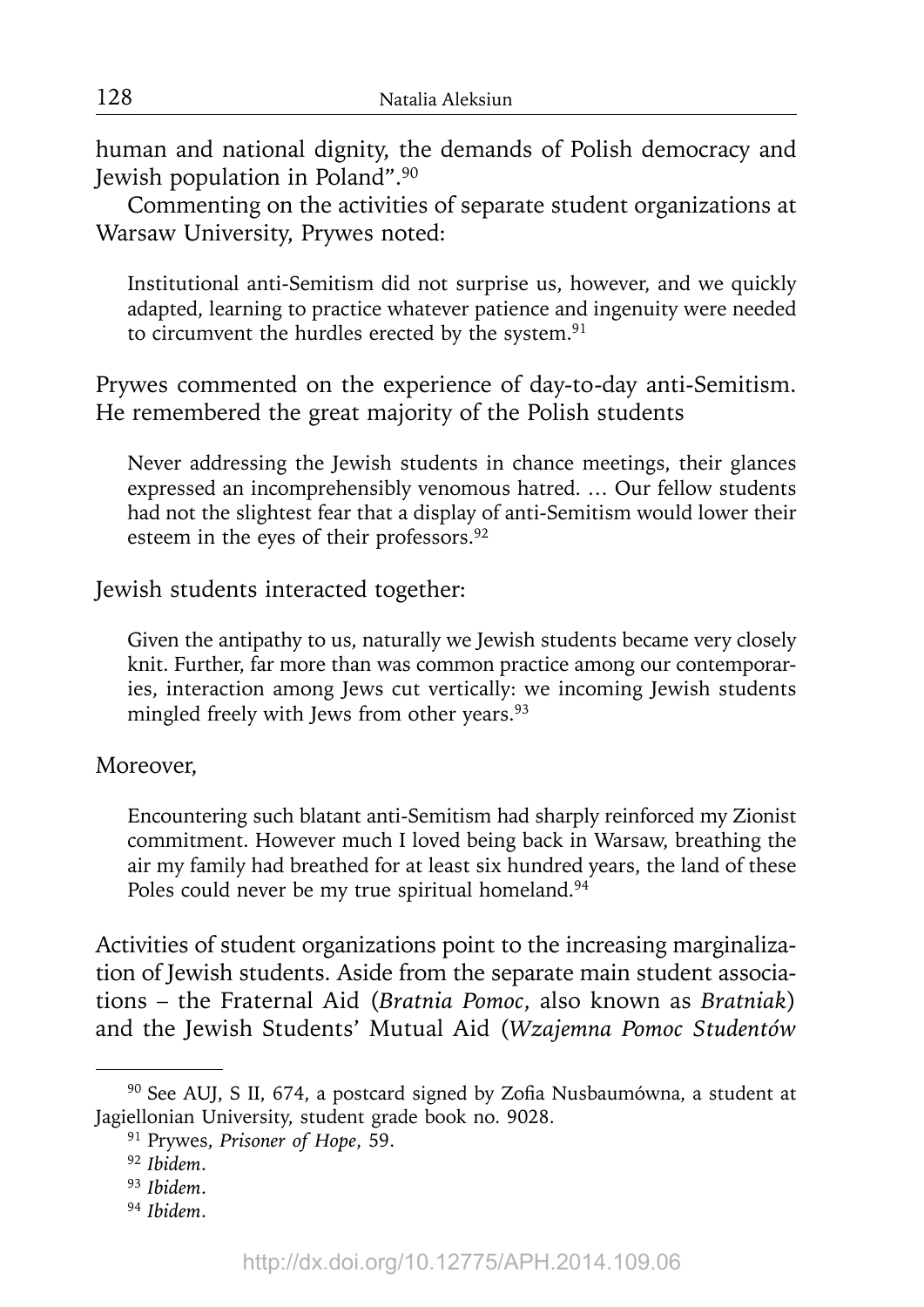*Żydów*) – various departments had separate organizations for their students and separate study groups. Student associations organized libraries and reading rooms for their members, study groups, lectures, outings, excursions and dances. Thus Jewish students' interactions with their gentile colleagues were more often than not limited to the lecture halls.95 Not all student organizations advocated policies or exclusion and separation of Jewish students, but theirs was increasingly a minority voice.96

#### V

## **VIOLENCE**

Jewish students at the universities in Lvov, Cracow, Warsaw and Wilno described their encounter with the unfriendly atmosphere in similar terms. It was for them a bitter experience which in many cases shaped their identity and ideological choices.<sup>97</sup> Although they stressed in letters to the academic authorities and in the press that the atmosphere deteriorated due to the activities of a radical minority, they also warned the public that this minority was able to set the tone. The Jewish press and personal testimonies abound in accounts of violence at Polish universities, especially in the 1930s. Although perpetrated by radical right-wing students, they terrorized Jewish students as well as everybody else. In the 1930s, their attacks focused not only on male students but targeted female students as well.<sup>98</sup>

<sup>95</sup> See LCVA, F. 175, Ap. I A, B. 563, pp. 86–98, XI Sprawozdanie z działalności Zarządu Koła Medyków Uniwersytetu Stefana Batorego w Wilnie za rok 1929–30 (The 11th Report from the activities of the Board of the Association of Medical Students at Stefan Batory University in Wilno for 1929–30), Wilno, Nov. 1, 1930.

<sup>&</sup>lt;sup>96</sup> Among the minority which voiced its protests were the Union of Polish Democratic Youth (*Związek Polskiej Młodzieży Demokratycznej*) and the Union of Independent Socialist Youth (*Związek Niezależnej Młodzieży Socjalistycznej*). See the Manifesto issued at the protest rally under the banner 'Fighting for Polish culture' ('Do walki o kulturę polską'), of the Union of Independent Socialist Youth on Oct. 26, 1936 in Cracow, AUJ, S II, 674.

<sup>&</sup>lt;sup>97</sup> According to Heller "... for Jewish students in general, the fruits of their achievement were made bitter by the hate that dominated the university atmosphere", *idem*, *On the Edge*, 121.

<sup>98</sup> In Prywes' account of his experiences at Warsaw University, he described one particular incident in the anatomy building in Chocimska Street: "One day without any warning, a group of twenty burly law students – *boyowka* – barged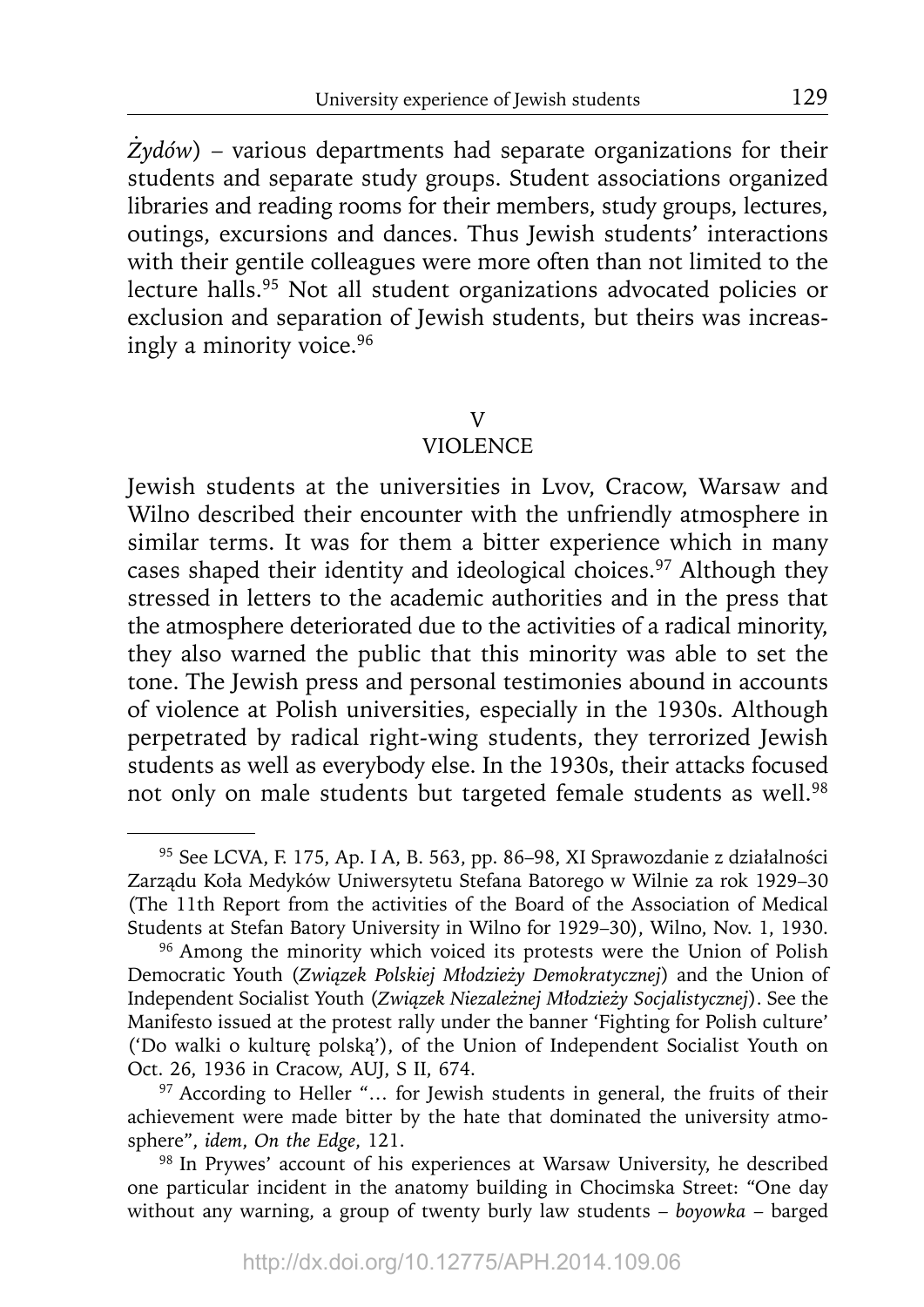Max Borger, a sixth-year philosophy student, complained about being assaulted when he tried to find out about anti-TB treatment. He lost his academic cap and glasses, the latter of which he was able to recover.99 Jerzy Szapiro commented on the scar from the wound to the head he sustained when attacked in the prosectorium by a gang of thugs (*bojówka*).100

According to one account, Jewish students of medicine had the best relations with military cadets:

Since military discipline prodded them to excel in their studies, competition for the highest grades and honors between Jews and cadets was extremely keen. In fact, because we and the cadets were nearly on a par, together we would often prepare for tests. The anomaly of studying with those we were prohibited from sitting next to during lectures was hardly lost on anyone.101

In Wilno in 1927, a rally organized by student corporations condemned two Poles, who had participated in the Jewish rallies and accused them of having betrayed their national interests.<sup>102</sup> During the riots at the Stefan Batory University in 1931 Czesław Miłosz spoke to the right-wing students who had assembled at the university court and appealed to their humanitarian feelings.<sup>103</sup>

<sup>103</sup> Andrzej Franaszek, *Miłosz. Biografia* (Cracow, 2011), 124-5.

into the lobby. They looked toward the *Endek*s among the medical students. A sourfaced woman medical student named Jastrzębska pointed toward a group of us and yelled: 'Those are the kikes over there'. 'Get the Jew-bastards!' they [*boyowka*] yelled. The *boyowka* then grabbed three Jewish women students. Most of the medical students were also *Endek*s or their sympathizers. Nearly all of the others feared them. Perhaps not surprisingly, the most vicious of the *Endek*s were their young women. As the non-Jewish medical students looked on, we outmanned Jews fought a pitched battle with the *boyowka*. Finally they succeeded in wrestling Anna Cohen and Miriam Schneider to the high gothic windows. Screaming, clothes torn, their faces scratched, both girls were bodily thrown out the window onto the pavement below." Prywes, *Prisoner of Hope*, 67.

<sup>&</sup>lt;sup>99</sup> AUJ, Do Rektoratu Uniwersytetu Jagiellońskiego w Krakowie, Nov. 20, 1937, a handwritten note.

<sup>&</sup>lt;sup>100</sup> Jerzy Szapiro, 'Tajne studia medycyny w getcie. Szczypta narracji. Garść refleksji', <http://lekarzepowstania.pl/tajne-studia-medyczne/tajne-studia-medycyny-w-getcie/> [Accessed April 21, 2014]

<sup>101</sup> Prywes, *Prisoner of Hope*, 70.

<sup>&</sup>lt;sup>102</sup> Protokół wiecu ogólnoakademickiego młodzieży polskiej w dniu 12 listopada 1926 r. w Auli Śniadeckich (Protocol of the general rally of Polish academic youth on Nov. 12, 1926, in Śniadeckis Auditorium), LCVA, F. 175, Ap. 1 I A, B. 171, pp. 13–19.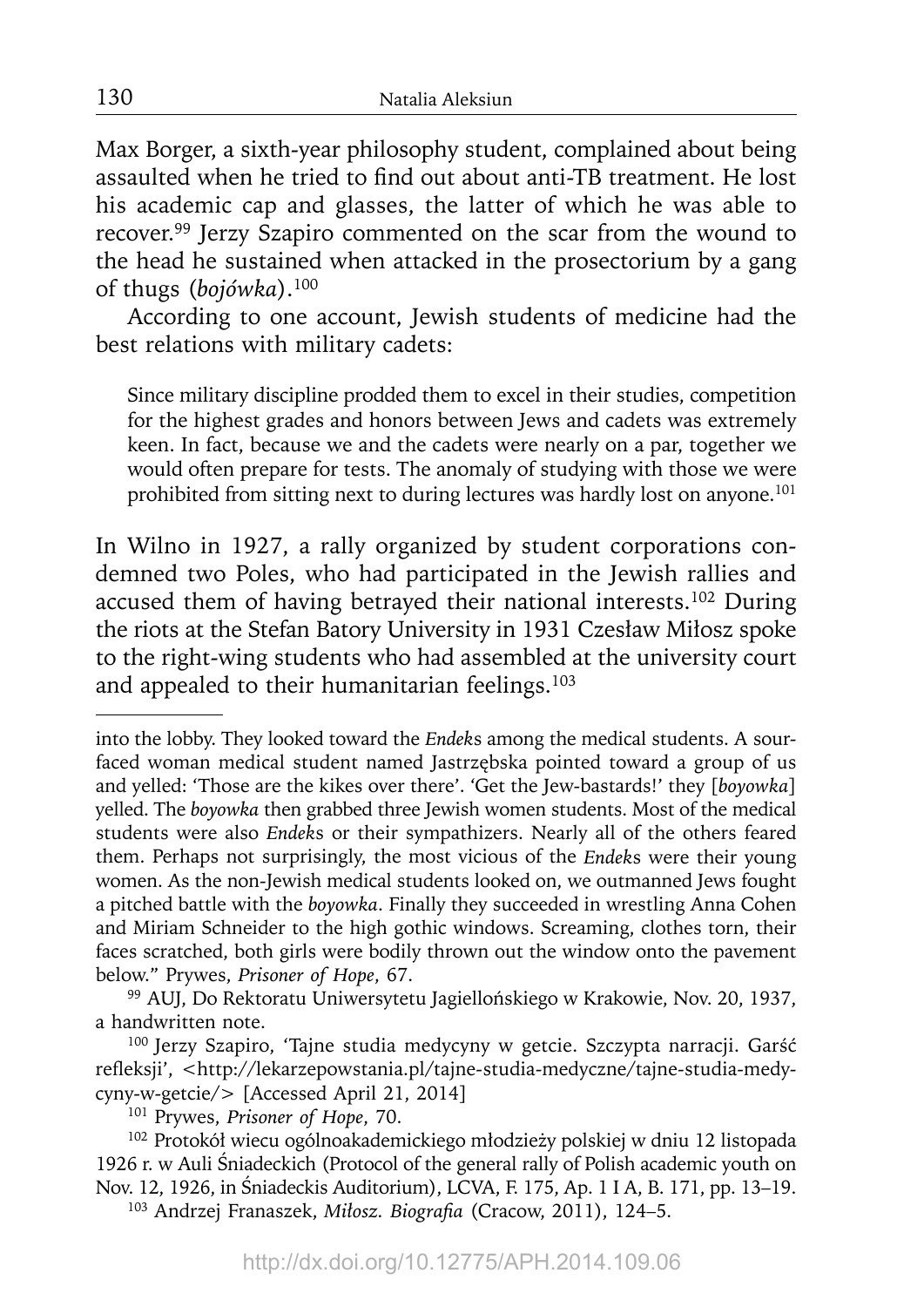The Jewish press protested against violence at universities. On the pages of the Polish-language Jewish daily in Cracow, journalist Wilhelm Berkelhamer asked rhetorically "Is it in the best interest of the Polish state to beat and abuse Jewish youth at Polish universities – not only physically but even more morally?" He argued that beating Jewish students would not solve the problem of the perceived Jewish surplus but harm the Polish spirit instead as those attacked belonged to a weak and outnumbered minority.<sup>104</sup> On the pages of Jewish press, Jewish communal leaders condemned violence at universities and criticized academic authorities for not taking serious enough measures in trying to stop it.<sup>105</sup> Berkelhamer wrote ironically of a certain tradition almost sacred of annual violence at all universities at the beginning of the academic year.106 Academic authorities attempted to prevent this kind of violence. The rector of the Jagiellonian University requested that the Dean of the Medical School keep the students of the first year busy so that they would not engage in incidents with other students.107 Following disturbances in classrooms university authorities closed down certain departments, frequently medicine and law.108

Violence constituted a tangible part of the experience of Jewish students and could present real difficulties for completing the degree. In April 1937, history student at Warsaw University Abram Gawurin applied to the rector for relief from additional fees. He argued that he was injured at the University court on February 28 and as a result he was hospitalized and lost his private lessons – which were the source of his only income.109 For some students the encounter with hostility at universities led to a decision to quit studies altogether. This was the case of a student at the Jagiellonian University who had been attacked on the first evening after his arrival in the

<sup>104</sup> Wilhelm Berkelhammer, 'Mowa o ekscesach', *Nowy Dziennik*, 21 Nov. 1932, p. 2.

<sup>105</sup> See Ozjasz Thon, 'Tragiczny dylemat', *ibidem*, 19 Nov. 1932, p. 2.

<sup>106</sup> Berkelhammer, 'Mowa o ekscesach', 2.

<sup>107</sup> AUJ, S II, 674, Rektor UJ do Pana Dziekana Wydziału Lekarskiego, Cracow, Nov. 24, 1936.

<sup>108</sup> See the unsigned report AUJ, S II, 674, 'Przebieg zajść na Uniwersytecie Jagiellońskim w listopadzie 1936 r.' [The course of incidents at the Jagiellonian University in November 1936].

<sup>109</sup> AUW, RP 43330, handwritten letter dated April 9, 1937.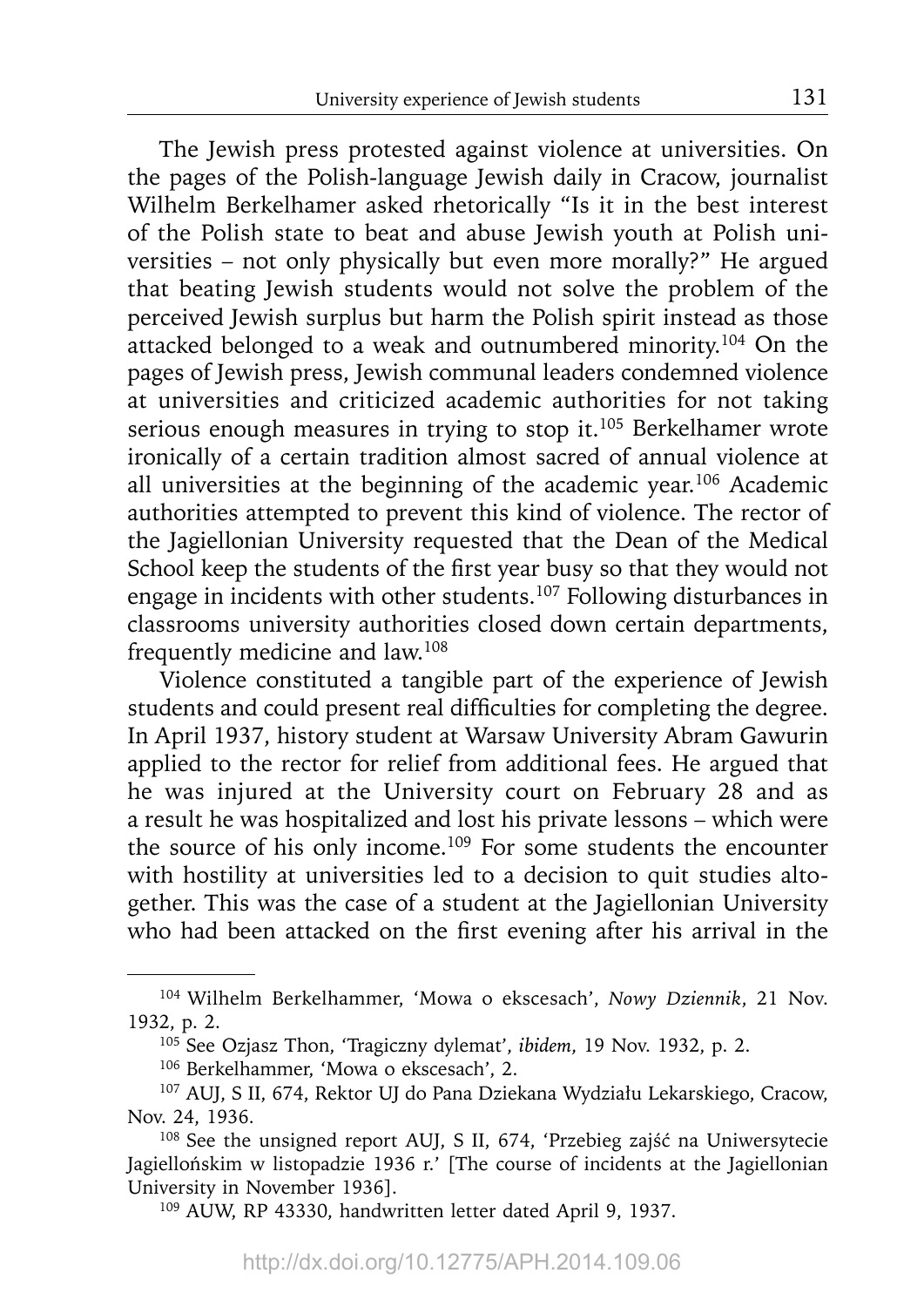city.110 In her postwar testimony Czesława Erlich, who had graduated from a gymnasium in Siedlce in 1930 and enrolled at the Department of Humanities at Warsaw University, described such a decision as follows:

After two years I decided to give up further study because of the lack of perspectives for the future. But the decisive reason for my quitting was anti-Semitic incidents at the university. One November day in 1932, I witnessed how a group of brattish students fell on Prof. Bałaban as he was leaving the lecture hall. I stood motionless with my eyes fixed on the professor's hat which fell on the ground by my feet and became in my eyes a symbol of our humiliation.<sup>111</sup>

She decided to leave the university and enroll at the nursing school instead. One student of law complained of his inability to leave abroad to study in a less oppressive atmosphere in France, Belgium or Palestine.<sup>112</sup>

#### VI

#### 'GHETTO BENCHES'

In October 1937 representatives of the student organizations and academic corporations at Jagiellonian University sent a letter to its rector Władysław Szafer requesting assigning separate seats for Jewish students. They motivated their request by referring to the ambitious program of national rebirth framed as building Poland as a country without Jews:

Polish Academic Youth at the Jagiellonian University with deep concern for the future of its Nation, see the removing of the foreign Jewish element from the Polish social life one of the necessary conditions for this future.

<sup>110</sup> A Jewish student newly accepted at the University of Cracow described in his autobiography his first evening in the city. Upon his arrival, he had ventured on a walk in town and was beaten up by an *Endek* group: "I was so disgusted, that I felt like returning home without unpacking … . For a long time I felt horrible. I was scared. It seemed as if everybody out there was waiting to attack me", YIVO, Autobiography 3837, cited in Heller, *On the Edge*, 124; see the same fragment in the Polish original, N.N. 'Kitka', in Cała, *Ostatnie pokolenie*, 483.

<sup>111</sup> Yad Vashem Archives (YVA), Testimonies O.3, f. 1589, 1.

<sup>112</sup> A Jewish law student wrote after his graduation: "I was sick over having to study in Poland. I envied the people who managed to study in France, Belgium, or Palestine. If I had only been able to go abroad. But I did not have the resources"; YIVO Autobiography 3722, as cited in Heller, *On the Edge*, 121.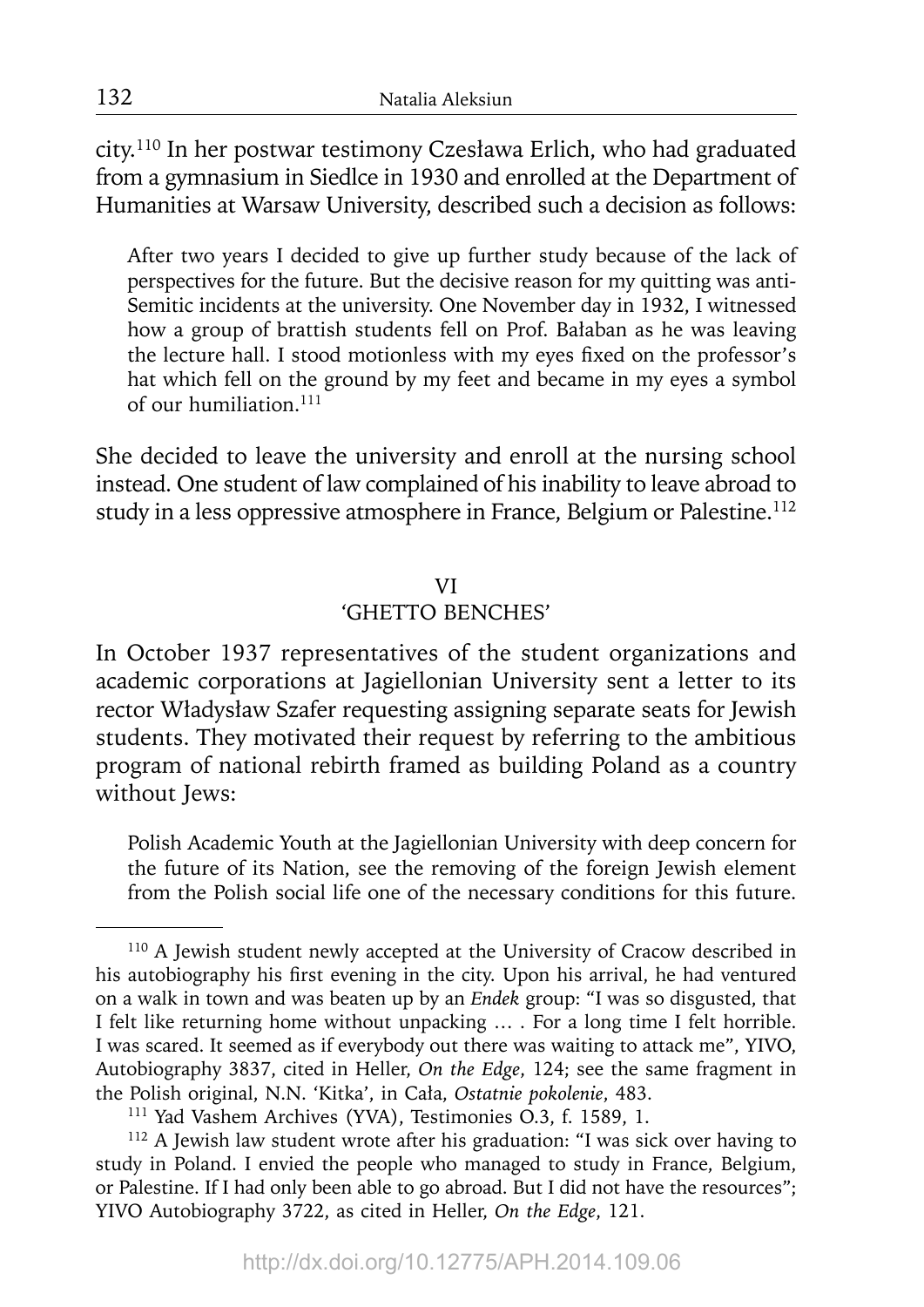Before a complete removal of the Jewish population from Poland is possible, [the youth] wishes to move this issue further in its own place.<sup>113</sup>

Students went on to explain that "direct contact with Jewish students leads to spreading communism, lowers morality and breeds national indifference, is inappropriate and leads to many conflicts and disturbances of peace at the University ... ."<sup>114</sup> After several weeks, the rector who initially appealed to the students to calm down, and to the ethos of academic community, gave in and agreed to assign separate seats for the students. Several Ukrainian students declared their signatures not valid as they did not want to participate in the Polish-Jewish conflict. In a letter to the rectors of the Jagiellonian University Włodzimierz Konrad stated: "I am of Ukrainian nationality and I do not want to engage on either side in the internal incidents of the Polish youth."115 The establishment of the 'ghetto benches' culminated a process of segregation and marginalization of Jewish students. It affected all students who were assigned Jewish identity regardless of their actual sense of ethnic affiliation.<sup>116</sup>

Jewish medical students stood in protest, while taking notes on the shoulders of the students standing in front.<sup>117</sup> In response to 'ghetto benches' Jewish students wrote to academic authorities. In 1937, Wanda Abramowicz explained "I cannot treat the seat assigned to me as a 'asylum'. All students have the opportunity to choose their seat freely in the classroom and I am not allowed to do so under the threat of disciplinary retribution." She insisted that she had no incidents with her colleagues in the past and that she never provoked any.<sup>118</sup>

'Ghetto benches' caused Jewish students of various political camps to unite, and brought to the fore those who had wished to remain apolitical as it

<sup>113</sup> AUJ, S II, 674, Petycja polskiej młodzieży akademickiej U.J. w Krakowie (A petition of the Polish academic youth at the Jagiellonian University in Cracow).

<sup>114</sup>*Ibidem*.

<sup>115</sup> AUJ, S II, 674, a handwritten letter dated Nov. 18, 1937.

<sup>&</sup>lt;sup>116</sup> See the comments noted by Antoni Słonimski who described separate seating for Jews and Poles as a "serious injustice for those students of Jewish origin who feel deeply Polish", *idem*, *Kroniki tygodniowe*, iii: *1936–1939* (Warsaw, 2005), note no. 1, Jan. 5, 1936.

<sup>117</sup> Prywes, *Prisoner of Hope*, 69–70.

 $118$  AUJ, S II, 674, handwritten letter sent by Wanda Abramowicz – a fifth year medical student, dated Cracow, Nov. 23, 1937.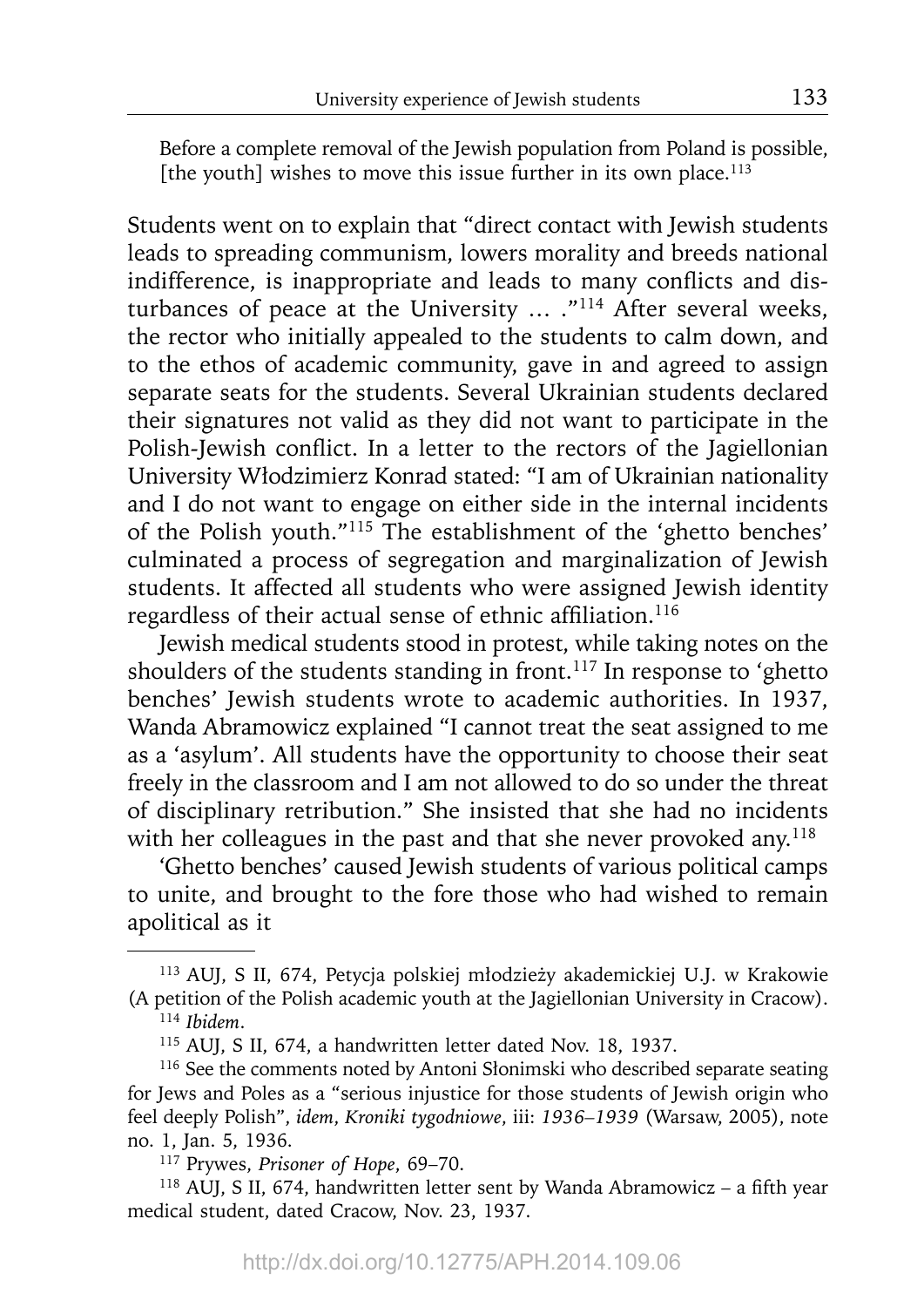made it impossible for even apolitical Jewish students to keep aloof from larger Jewish concerns. An almost immediate result of the bench ghetto rule was the promotion of solidarity among the normally disputatious lot of Zionist, folkist, Bundist, communist, socialist, and assimilationist Jewish students.119

Prywes convened an emergency meeting of the Association of Jewish Medical Students at Warsaw University (*Żydowskie Stowarzyszenie Medyków UW*):

almost everyone came. Astonishingly, there was a unanimous agreement that this new, blatant, discrimination was of a new order of magnitude and called for a creative response. Although we knew we were powerless to reverse the regulation, we felt obliged not to submit.<sup>120</sup>

There were Polish students who protested 'ghetto benches'. Prywes remembered a left-wing student Tadeusz Zakrzewski who demonstratively sat with Jewish students. Zakrzewski was "followed by two Ukrainian students, less because they sympathized with Jews than because they too were a small exposed minority." Prywes singled out three outstanding students who "made a special point of speaking to me in a friendly fashion": Tadeusz Koszarowski (1915–2002), Tadeusz Orłowski (1917–2008), and Lucjan Stępień (1912–1986).<sup>121</sup> In the fall of 1936 when violence broke out at several departments of the Medical School at the Jagiellonian University, a Polish student who defended Jews was harassed.<sup>122</sup>

'Ghetto benches' became a symbol of the isolation of Jewish students at Polish universities when they were forced to take seats assigned to them in lecture halls. Many wrote letters to the Ministry of Religious Affairs and Public Education and to the academic authorities. Some chose to stand in protest. Klara Mincberg – the daughter of the head of Tarbut school in Rzeszów remembered standing by the wall for four years of her study at Warsaw

<sup>119</sup> Prywes, *Prisoner of Hope*, 69.

<sup>120</sup>*Ibidem*.

<sup>121</sup>*Ibidem*.

<sup>&</sup>lt;sup>122</sup> The incident occurred on Nov. 18, 1936 when Jews were forcibly removed from the classrooms of the Departments of Normal and Pathological Anatomy, Dermatology and Pediatrics. See the unsigned report titled 'Przebieg zajść', AUJ, S II, 674.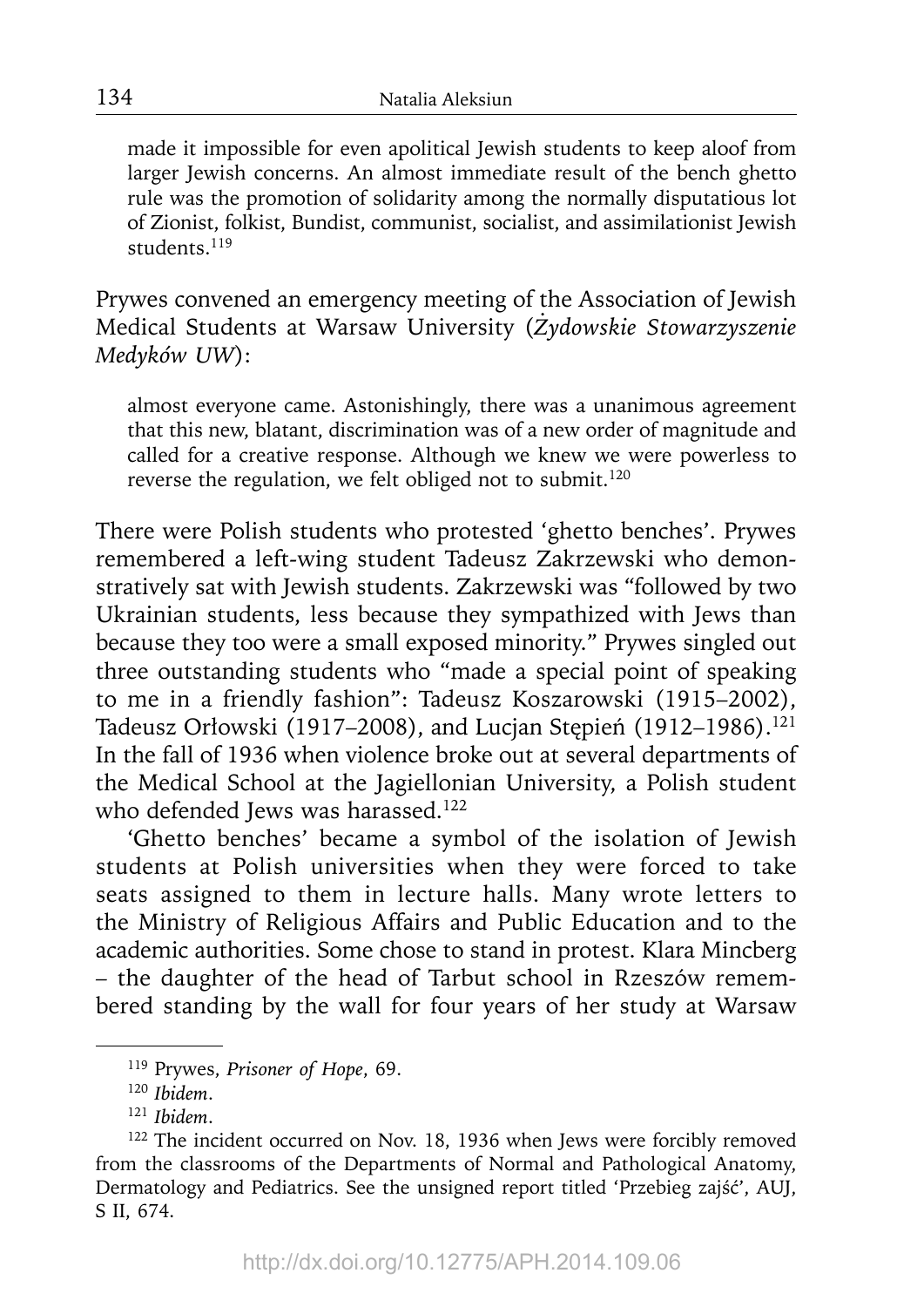University.123 Another student who began attending Warsaw University in 1936, was not allowed to take his exams in his third year:

I was at the time a chairman of anti-ghetto committee and Professor Rybarski refused to give us the necessary signatures because we did not take seats in the benches assigned to us. For this reason we were unable to take exams. Professor Rybarski was a well-known Endek and therefore his position did not surprise us.<sup>124</sup>

Representatives of Jewish students appealed directly to the Minister of Education asking for issuing directives that would safeguard Jewish students' freedom and safety.<sup>125</sup> Students sent postcards appealing to the Minister of Education "in the name of justice and civic equality, respect of human and national dignity" to take back the directives of the 'ghetto benches'.126

Jewish students at the Jagiellonian University turned to the Senate appealing for it to take a stand against *numerus clausus*. They argued against the claim that Jewish students enjoyed a privileged position due to their alleged good economic situation and warned that the quota system would harm Poland morally in the international arena.<sup>127</sup> The 'Days without Jews' (*Dni bez Żydów*), which became 'Week without Jews', although announced by the most radical groups of students, affected the atmosphere of daily contacts.<sup>128</sup>

<sup>123</sup> Klara Maayan (Mincberg), 'Bein Hashanim 1924–1939', in *Kehilat Raysha – Sefer Zikaron* (Tel Aviv, 1967), 183–5, here: 185; see also Mundek Hebenstreit, 'Yehudim vePolanim beYaroslav vehayechasim beineihem bishnot 1918–1945', in *Sefer Jaroslaw* (Tel Aviv, 1978), 205–14, here: 207.

<sup>124</sup> YVA, Testimonies O3, 1644, Dr. Gustaw-Szmuel Auscaler, 8. He was born in Warsaw, May 31, 1917. He graduated from Mikołaj Rej Gymnasium and enrolled at the Warsaw University to study law, *ibidem*, 5. 125 AUJ, S II, 674, Ministerswo Wyznań Religijnych i <sup>O</sup>świecenia Publicznego,

Warsaw, Dec. 16, 1936, IV M-13752/36.

<sup>&</sup>lt;sup>126</sup> AUJ, S II, 674, A postcard signed by Zofia Nusbaumówna, a student at the Jagiellonian University, student grade book no. 9028.

<sup>&</sup>lt;sup>127</sup> AUJ, S II, 672, A letter to the Academic Senate issued by the Association of the Jewish Academic Youth at the Jagiellonian University 'Przedświt-Ha-Szachar',

Cracow, March 9, 1923, pp. 1–5. 128 See 'Z frontu akademickiego – dzień bez Żydów, Uniwersytet J. Piłsudskiego', *Nasz Przegląd*, 27 Nov. 1938, p. 10; 'Po zawieszeniu zajęć na Uniwersytecie', *ibidem*, 2 Dec. 1938, p. 10.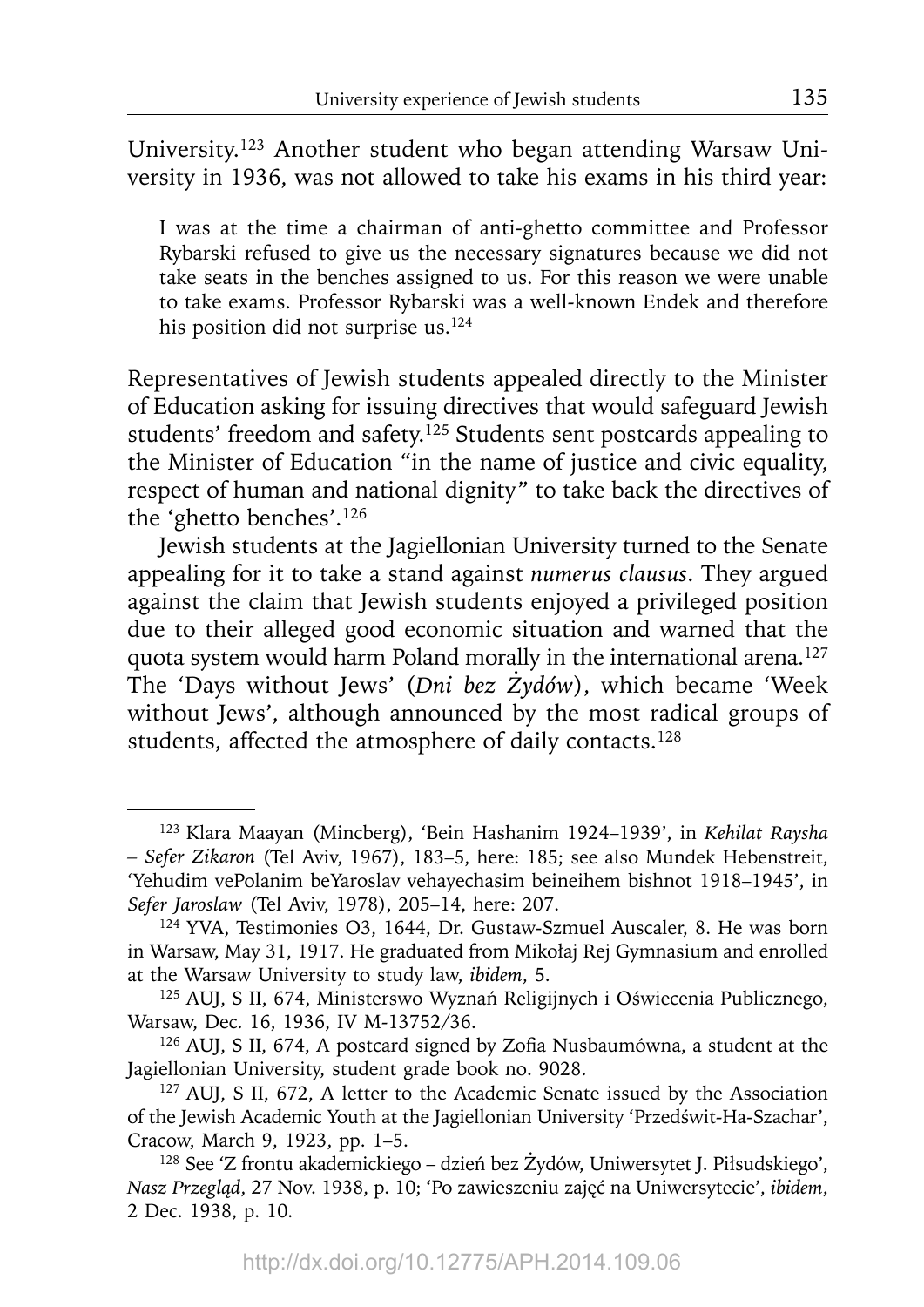#### VII

## JEWISH ENCOUNTERS WITH UKRAINIAN STUDENTS

In the Second Polish Republic, Jewish university students seemed to have been mostly concerned with their encounters with their Polish colleagues. They did not consider Ukrainian students as potential allies in the struggle for improving the situation of minority students at universities in Lvov, Cracow and Warsaw. Archival research suggests complex relations, although representatives of the Jewish student organizations in Lvov wrote in support of creating Ukrainian academic institutions. Individual students expressed their sympathy for the difficult situation of the Ukrainian minority.<sup>129</sup> In most accounts however, Ukrainian students were not mentioned while the main danger came from the Polish majority. Ludwik Stöckel, born to a Polonized family of Jewish landowners, described in his memoir his experiences in Lvov, where he studied law. He mentioned encounters with Polish anti-Semites but noted nothing about Ukrainians.130 Jewish autobiographies, diaries and memoirs suggest a sense of social distance vis-a-vis Ukrainians. Jewish personal accounts rarely discuss the subject of anti-Semitism or the political visions of the Organization of Ukrainian Nationalists *(Orhanizatsiya Ukrayins'kykh Natsionalistiv*, OUN). Anti-Semitism was a problem discussed only in relations with the Polish majority. On the other hand, Ada Birecka-Jaworska reminisced about her Ukrainian colleagues at the Medical School in Lvov, who accompanied her and defended her from anti-Semitic attacks.<sup>131</sup> Student pres touched on challenges common to the studying youth: economic difficulties, high fees, shortage of scholarships and dormitories, scholarships and dormitories, as well as anxiety about prospects of employment upon graduation. Even in the context of open conflict, there were students who defended their Jewish colleagues and their

<sup>129</sup> See 'Sprawa uniwersytetu ukraińskiego Lwów 21 lutego', *Chwila*, 23 Feb. 1924, p. 5; 'Uniwersytet ukraiński', *ibidem* (14 Nov. 1924), 1; see also Milch, *Can Heaven Be Void?*

<sup>130</sup> See Ludwik Stöckel 'Lud.', in Cała, *Ostatnie pokolenie*, 336–7. His family of Polonized Jewish landowners expressed a negative attitude to the Ukrainian soldiers.

<sup>&</sup>lt;sup>131</sup> USC Shoah Foundation, interview with Ada Birecka-Jaworska, code 16666.